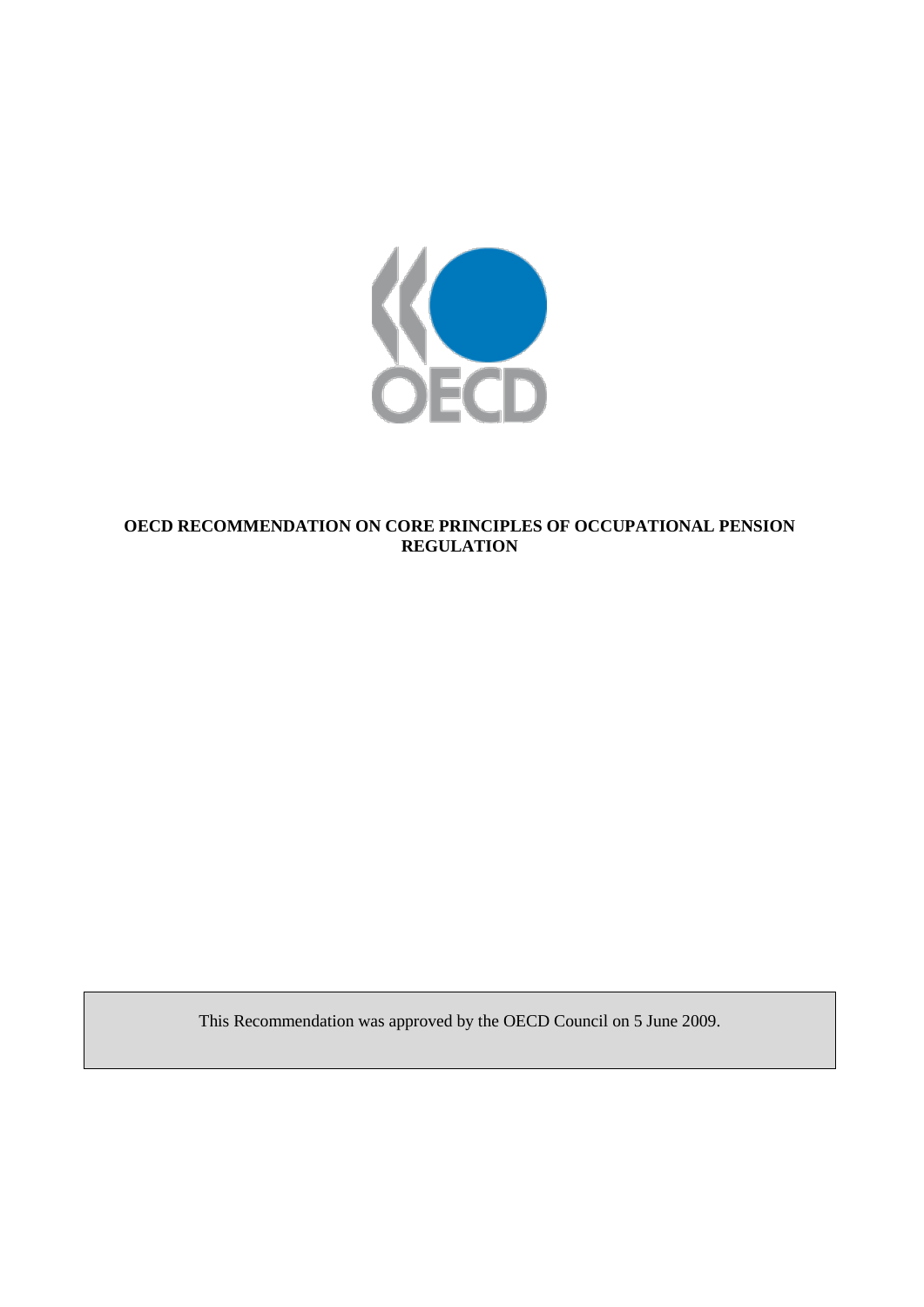### **RECOMMENDATION ON CORE PRINCIPLES OF OCCUPATIONAL PENSION REGULATION**

THE COUNCIL,

Having regard to Article 5 b) of the Convention on the Organisation for Economic Co-operation and Development of 14 December 1960;

Having regard to the previous Recommendation on Core Principles of Occupational Pension Regulation adopted on 30 March 2004 which is replaced by the present Recommendation;

Recognising the important role played by private pensions in the retirement income systems worldwide;

Recognising the important economic and social role played by occupational pension plans, including the role of employers as plan sponsors;

Recognising the need for appropriate regulation and supervision of occupational pension systems;

Recognising the desirability of an authoritative set of core principles and guidelines for occupational pension regulation and supervision,

On the proposal of the Insurance and Private Pensions Committee:

RECOMMENDS that Members, in establishing, amending or reviewing their occupational pension regulations in accordance with their own political, administrative and legal context, take due account of the Core Principles of Occupational Pension Regulation and their associated guidelines which are set out in the Annex to this Recommendation and which form an integral part thereof.

INVITES Members to disseminate these core principles among public and private sector institutions involved in the management of private pension systems as well as organisations that represent the interests of pension plan members and beneficiaries.

INVITES non-Members to take due account of this Recommendation and, where appropriate, to adhere to it under conditions to be determined by the Insurance and Private Pensions Committee.

INSTRUCTS the Insurance and Private Pensions Committee to exchange information on progress and experiences with respect to the implementation of this Recommendation, review that information and report to the Council as appropriate.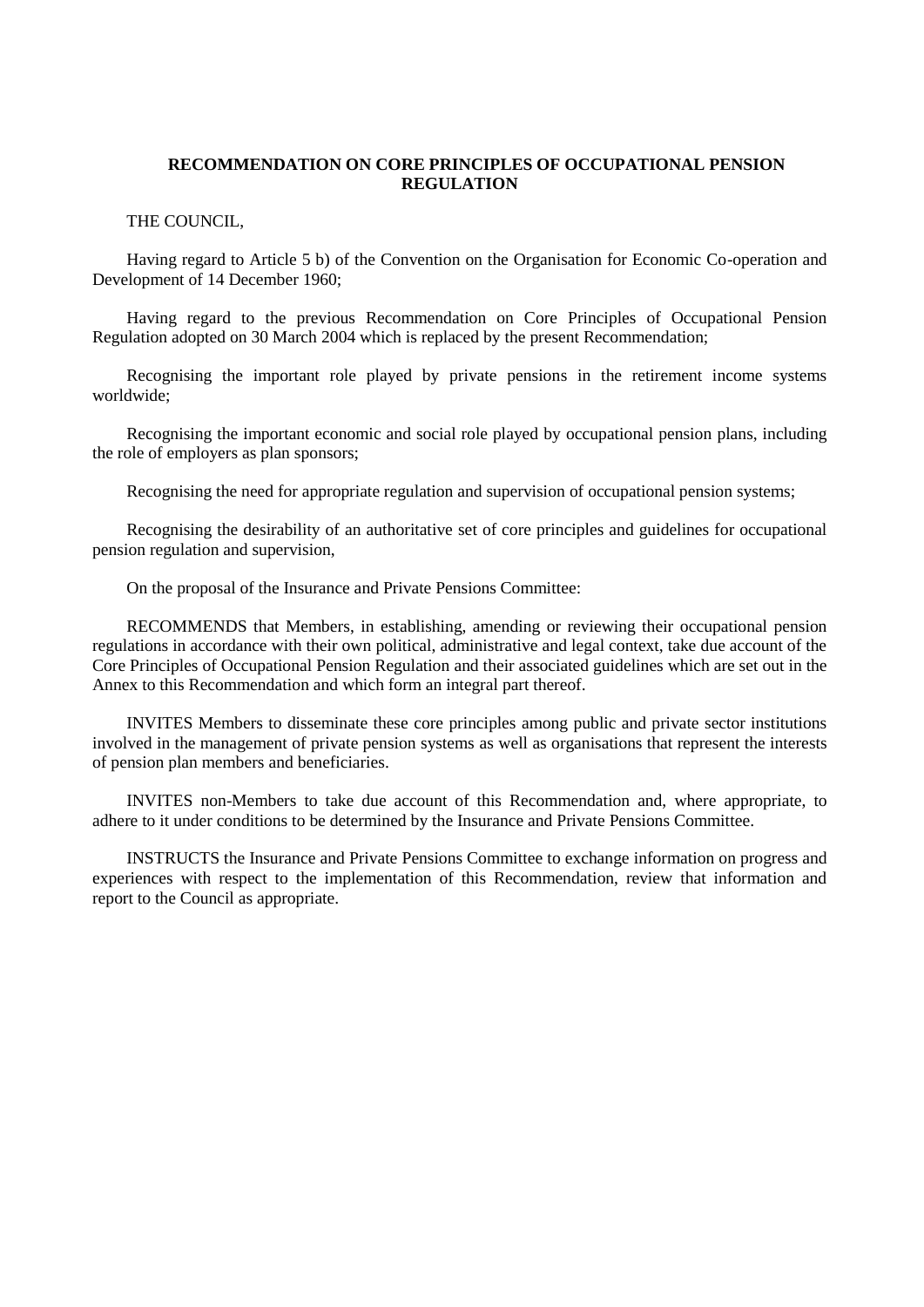#### **ANNEX**

### **CORE PRINCIPLES OF OCCUPATIONAL PENSION REGULATION<sup>1</sup>**

#### **Core Principle 1: Conditions for effective regulation and supervision**

An adequate regulatory framework for private pensions should be enforced in a comprehensive, dynamic and flexible way (taking into account the complexity of the schemes) in order to ensure the protection of pensions plan members and beneficiaries, the soundness of pensions plans and funds and the stability of the economy as a whole. This framework should however not provide excessive burden on pensions markets, institutions, or employers.

A productive, diversified investment of retirement savings which spreads risk requires wellfunctioning capital markets and financial institutions. The development of advance-funded pension systems should go hand-in-hand with a strengthening of the financial market infrastructure and regulatory framework (including the development of new financial instruments and new markets such as inflationindexed markets and the improved functioning of retirement annuity markets).

Regulation should promote a level playing field between the different operators and take account of the usefulness of a functional approach. The fair competition should benefit to the consumers and allow for the development of adequate private pensions markets.

# **Implementing Guidelines for Core Principle 1** 1.1 Occupational pensions are subject to a set of legal provisions that regulate the main aspects of the operation of those plans. 1.2 The legal provisions promote the protection of pensions plan members and beneficiaries and the soundness of pension funds. 1.3 The legal provisions provide the necessary flexibility in order to permit the efficient operation of occupational pension plans. 1.4 The legal system allows the enforcement of financial contracts pertaining to occupational pensions. In particular, there is a body of ethical, professional and trained lawyers and judges, and a court system, whose decisions are enforceable. Comparable standards apply in cases where alternative

|<br>|<br>|

dispute mechanisms exist.

In EU countries, Core Principles 2 to 7 may not apply to those occupational private pension plans, pension funds and pension entities that fall outside the scope of the Directive 2003/41/EC of the European Parliament and of the Council of 3 June 2003 on the Activities and Supervision of Institutions for Occupational Retirement Provision. The Core Principles also do not cover insurance contracts as such (although they may be used in both occupational and personal pension plans). The International Association of Insurance Supervisors has developed principles for the supervision of insurance *('Insurance Core Principles and Methodology').*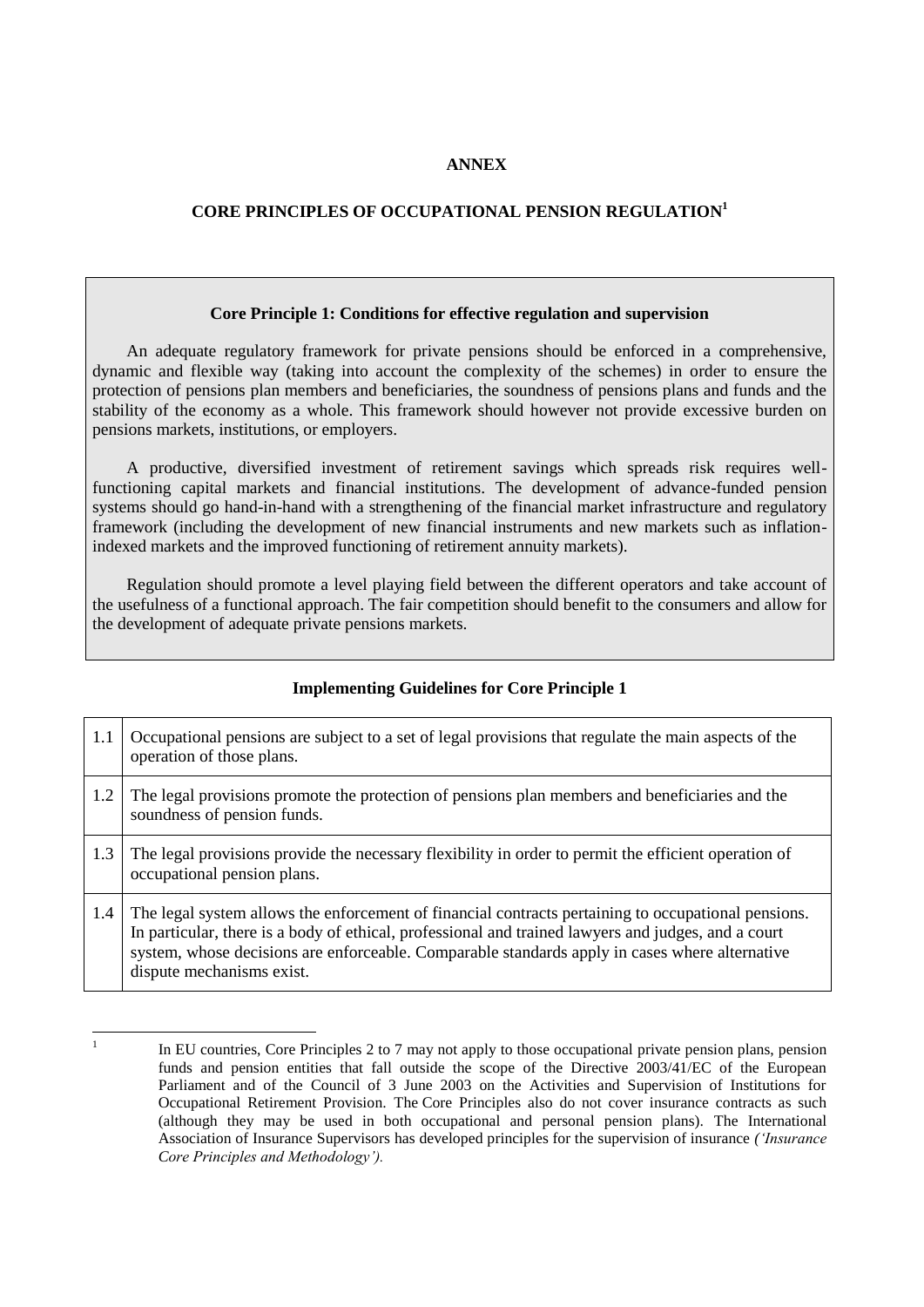| 1.5 | Accounting standards for plan sponsors of occupational pensions are comprehensive, documented,<br>transparent and consistent with international standards. |
|-----|------------------------------------------------------------------------------------------------------------------------------------------------------------|
|     | 1.6 The legal provisions take into account the state of development of financial markets.                                                                  |
|     | 1.7 The legal provisions encourage efficiency in pension provision.                                                                                        |

### **Core Principle 2: Establishment of pension plans, pension funds, and pension fund managing companies.**

An institutional and functional system of adequate legal, accounting, technical, financial, and managerial criteria should apply to pension funds and plans, jointly or separately, but without excessive administrative burden. The pension fund must be legally separated from the sponsor (or at least such separation must be irrevocably guaranteed through appropriate mechanisms).

### **Implementing Guidelines for Core Principle 2**

### **Legal provisions on licensing**

|     | Legal provisions are in place requiring the licensing of pension entities (and where relevant,<br>pension plans) by the relevant authorities.             |
|-----|-----------------------------------------------------------------------------------------------------------------------------------------------------------|
| 2.2 | Legal provisions are in place regarding the type of pension plans and/or pension funds that can be<br>established and the legal form of pension entities. |

### **Governing documents**

| 2.3 | Pension plans or/and pension entities should have formal, written charters or documents describing    |
|-----|-------------------------------------------------------------------------------------------------------|
|     | the plan's/entity's objectives and the plan's parameters (such as types of contributions and          |
|     | benefits), its governance structure and outsourcing or third party service provisions, and the rights |
|     | of members and other beneficiaries.                                                                   |

### **Risk control, reporting and auditing mechanisms**

| 2.4 | Pension entities should have adequate risk control mechanisms in place to address investment,<br>operational and governance risks, as well as internal reporting and auditing mechanisms.                                            |
|-----|--------------------------------------------------------------------------------------------------------------------------------------------------------------------------------------------------------------------------------------|
| 2.5 | If they manage more than one pension plan or fund, pension entities should be required to maintain<br>separate accounts and records for each of the pension funds, or where relevant, each of the pension<br>plans that they manage. |

### **Funding policy**

| Pension entities that offer defined benefit (DB) and hybrid/mixed plans should have a funding     |
|---------------------------------------------------------------------------------------------------|
| policy that specifies the sources of funding, the actuarial method to be used, and the mechanisms |
| for fulfilling legal funding requirements.                                                        |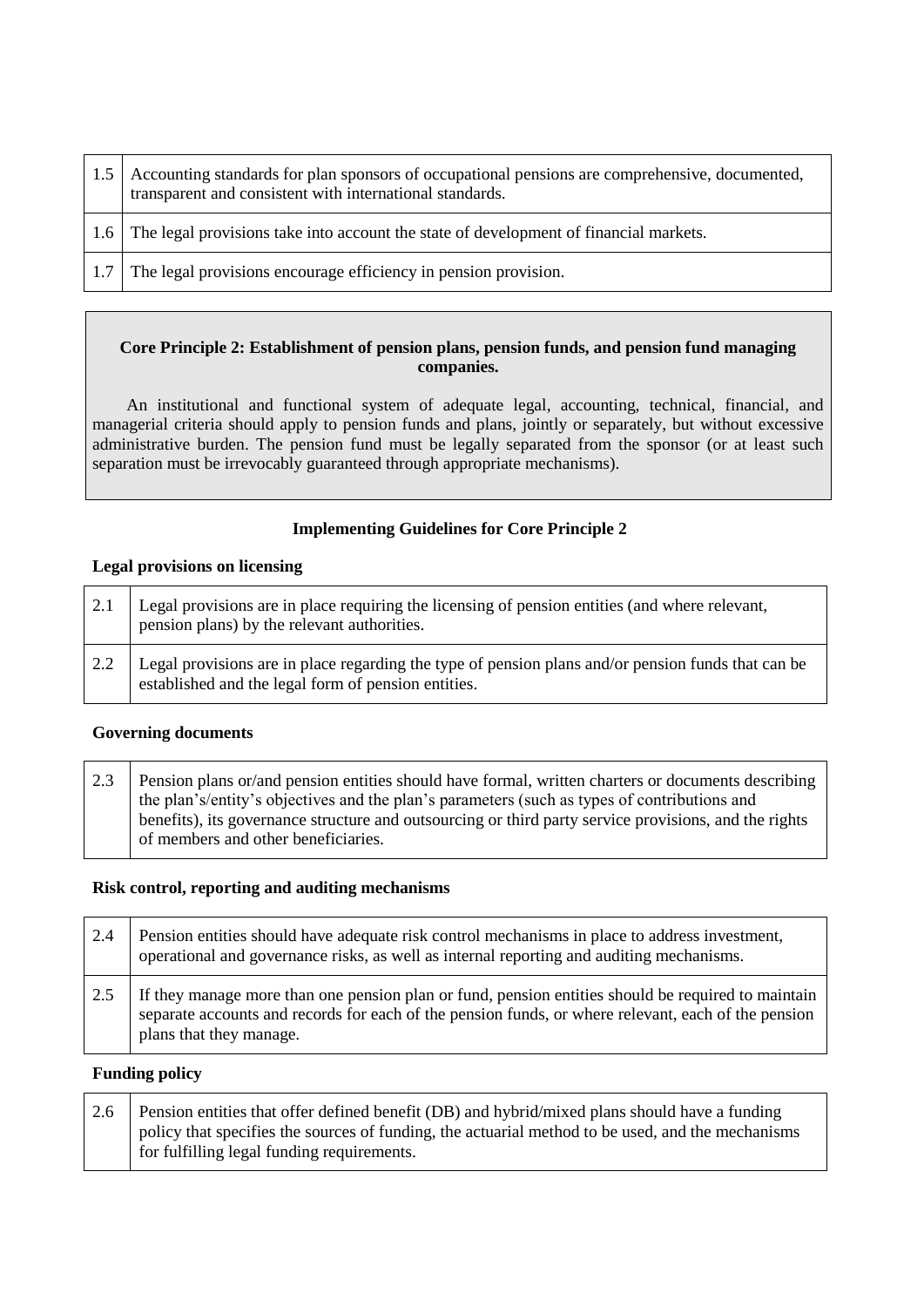| 2.7 | Where a pension entity manages assets for different pension funds or plans, separate funding   |
|-----|------------------------------------------------------------------------------------------------|
|     | policies and methods should be prepared for each pension fund or, where relevant, each pension |
|     | plan.                                                                                          |

### **Investment policy**

| 2.8 | Pension entities should prepare a statement of investment policy.                                                                                                                            |
|-----|----------------------------------------------------------------------------------------------------------------------------------------------------------------------------------------------|
| 2.9 | Where a pension entity manages different pension plans or funds, separate statements of<br>investment policy should be prepared for each pension fund or, where relevant, each pension plan. |

### **Capital requirements**

| 2.10 At least where directly exposed to financial and demographic risks, pension entities should be |
|-----------------------------------------------------------------------------------------------------|
| required to hold a minimum amount of free, uncommitted starting capital or otherwise have access    |
| to adequate financial resources. The amount should be dependent on the risks to be covered. The     |
| required minimum capital should not be used to cover set-up costs. In order to ensure the guarantee |
| function of the minimum capital, legislation could require the setting aside of appropriate assets. |
| In some jurisdictions, capital requirements may also be satisfied by the purchase of insurance      |
| providing the same level of protection to the plan members and plan beneficiaries.                  |

### **Governance**

| 2.11 | Pension entities should have a governing body that is ultimately responsible for the entity and a<br>code of conduct for the members of its governing bodies and staff. The code of conduct may be<br>laid out in specific legislation applying to pension entities. |
|------|----------------------------------------------------------------------------------------------------------------------------------------------------------------------------------------------------------------------------------------------------------------------|
| 2.12 | Member of the governing bodies of the pension entity should be subject to fit and proper<br>requirements.                                                                                                                                                            |
| 2.13 | Pension entities should be required to keep a functional separation between those staff responsible<br>for investments and those responsible for settlement and bookkeeping.                                                                                         |

### **Business plan**

2.14 Pension entities should create a business plan which should at least include (i) a list of the plans/funds that the pension entity will manage; (ii) the types of obligations that the pension entity proposes to incur (*e.g.* return or benefit guarantees), if any; (iii) the estimated setting-up costs and the financial means to be used for this purpose; (iv) the projected development of the fund/plan; (v) where relevant, the means for fulfilling any capital requirements; and (vi) details regarding the adequate risk control reporting and auditing mechanisms, and a sound investment policy that are in place or to be established at start-up*.*

### **License withdrawal**

 $\top$ 

|  | 2.15 The legal provisions require the withdrawal of a licence from a pension entity in certain |
|--|------------------------------------------------------------------------------------------------|
|--|------------------------------------------------------------------------------------------------|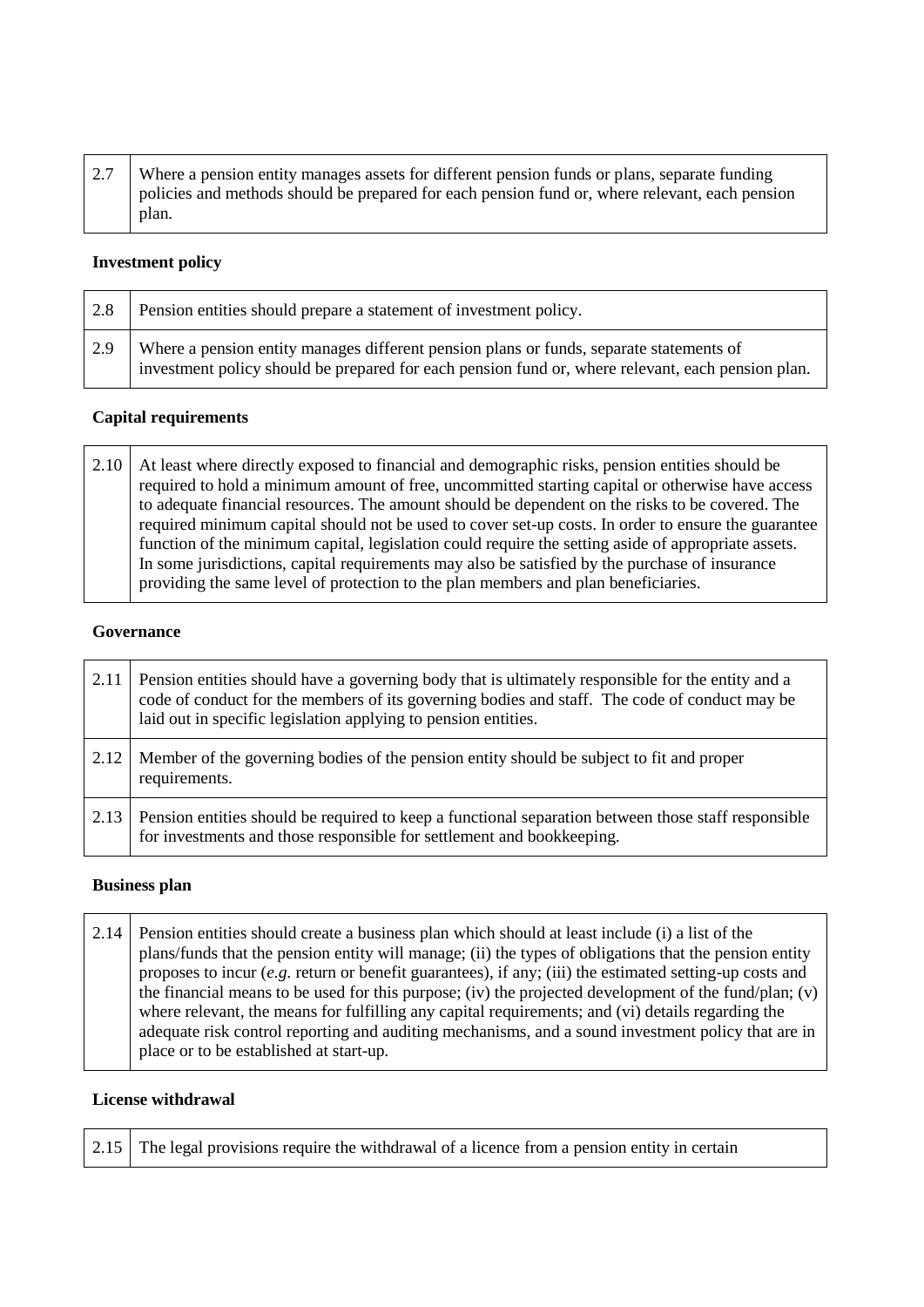| circumstances.                                                                                                                                                |
|---------------------------------------------------------------------------------------------------------------------------------------------------------------|
| 2.16 Legal provisions grant the pension entity whose licence has involuntarily been withdrawn the<br>possibility to appeal the decision and have it reviewed. |

# **Role of the licensing authority in supervisory matters**

| 2.17 The legal provisions should endorse the role of the licensing authority in the wider supervisory and |
|-----------------------------------------------------------------------------------------------------------|
| regulatory system and, where there are separate licensing and supervisory authorities, allow for the      |
| supervisor to be consulted on each specific licence application.                                          |

# **Clarity of licensing application procedure**

| 2.18 | The legal provisions should promote the clear setting out of the application process, including:                                                                                                                                                                                                                                     |
|------|--------------------------------------------------------------------------------------------------------------------------------------------------------------------------------------------------------------------------------------------------------------------------------------------------------------------------------------|
|      | - information about the obligations on the licensing authority, for example the<br>time frame in which it must decide an application;                                                                                                                                                                                                |
|      | - procedures for the licensing authority to seek further information from the applicant;                                                                                                                                                                                                                                             |
|      | - the actions that the licensing authority will take to confirm the information received<br>as part of the licence application;                                                                                                                                                                                                      |
|      | requirements that the staff of the licensing authority observe the appropriate<br>$\overline{\phantom{m}}$<br>standards of confidentiality with regard to the information gathered as part of the<br>licensing application process (with the exception of information which may have to<br>be provided to other public authorities). |

## **Submission of documents**

 $\blacksquare$ 

| 2.19 The licensing authority should have the power to require the submission of the governing    |
|--------------------------------------------------------------------------------------------------|
| documents and other documents necessary for assessing the entity's compliance with the licensing |
| requirements.                                                                                    |

# **Assessment of the licence application**

| 2.20 | The licensing authority should have the power to:                                                                                                                     |
|------|-----------------------------------------------------------------------------------------------------------------------------------------------------------------------|
|      | examine the proposed legal, managerial and ownership structures of the applicant and<br>$\overline{\phantom{m}}$<br>its wider group (if any);                         |
|      | evaluate proposed directors and other members of the governing bodies as to their<br>expertise and integrity, their skills and experience and their judicial records; |
|      | review the proposed strategic and operating plans of the applicant, including:                                                                                        |
|      | determining that an appropriate system of corporate governance, risk                                                                                                  |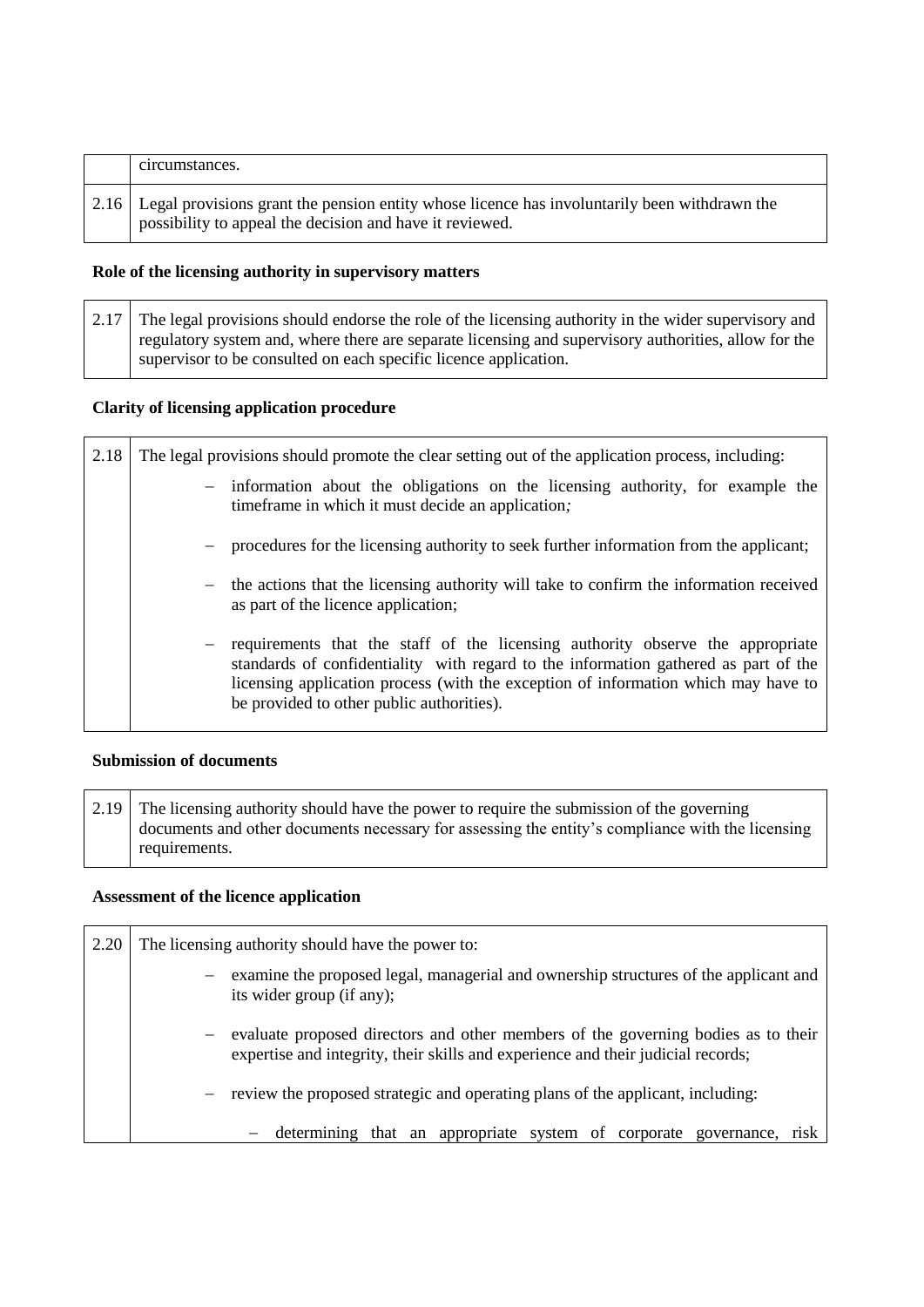|      | management and internal controls and a code of conduct will be in place, and<br>considering whether the operational structure of the applicant reflects the scope                                                                                                                                                                                                                                                                                                                                                                            |
|------|----------------------------------------------------------------------------------------------------------------------------------------------------------------------------------------------------------------------------------------------------------------------------------------------------------------------------------------------------------------------------------------------------------------------------------------------------------------------------------------------------------------------------------------------|
|      | and degree of sophistication of the proposed activities of the applicant;                                                                                                                                                                                                                                                                                                                                                                                                                                                                    |
|      | - review the policies and procedures that the applicant has/intends to put in place to<br>ensure ongoing compliance with its obligations under relevant legislation and the<br>conditions of the licence and the risk management control framework established by<br>the applicant.                                                                                                                                                                                                                                                          |
|      | review financial projections for the applicant and assess its financial strength and<br>other resources;                                                                                                                                                                                                                                                                                                                                                                                                                                     |
|      | where applicable, identify and determine the suitability of major shareholders,<br>including the ultimate beneficial owners, and others that may exert significant<br>influence on the applicant, as well as assess the transparency of the ownership<br>structure and the sources of initial capital (if required).                                                                                                                                                                                                                         |
| 2.21 | The licensing authority should, under specific circumstances, have flexibility in applying<br>legislative requirements so that the type, scale and complexity of an applicant's activities may be<br>taken into account in the assessment as to whether and how licensing criteria are met. The<br>circumstances in which the licensing authority may apply legislative requirements flexibly must be<br>clearly stated in legislation and protection against arbitrary action on the part of the licensing<br>authority must be guaranteed. |
| 2.22 | The licensing authority may have the power to impose conditions on the licence of the applicant,<br>and to subsequently vary or withdraw those conditions. The circumstances in which conditions can<br>be imposed, withdrawn or modified must be clearly stated in legislation.                                                                                                                                                                                                                                                             |

### **Guidance materials**

| 2.23 | The licensing and/or supervisory authority/ies may provide guidance to applicants regarding their<br>expectations as to how they may meet licensing criteria, so that better internal systems (such as<br>risk management systems) result for the applicant. |
|------|--------------------------------------------------------------------------------------------------------------------------------------------------------------------------------------------------------------------------------------------------------------|
| 2.24 | The licensing authority should provide appropriate guidance to officers carrying out the licensing<br>assessment.                                                                                                                                            |

# **Power to reject, modify or withdraw a licence**

| 2.25 | The licensing authority should have the power to reject an application if the criteria are not<br>fulfilled or if the information provided is inadequate, so that the assessment process supports the<br>objectives of the licensing regime. Any rejection should include identification of the specific<br>criteria on which the rejection is based. |
|------|-------------------------------------------------------------------------------------------------------------------------------------------------------------------------------------------------------------------------------------------------------------------------------------------------------------------------------------------------------|
| 2.26 | The licensing authority should have the power to make adjustments to a licence already granted<br>and to withdraw a licence when the conditions for the licence are no longer fulfilled. These powers<br>must be clearly stated in legislation.                                                                                                       |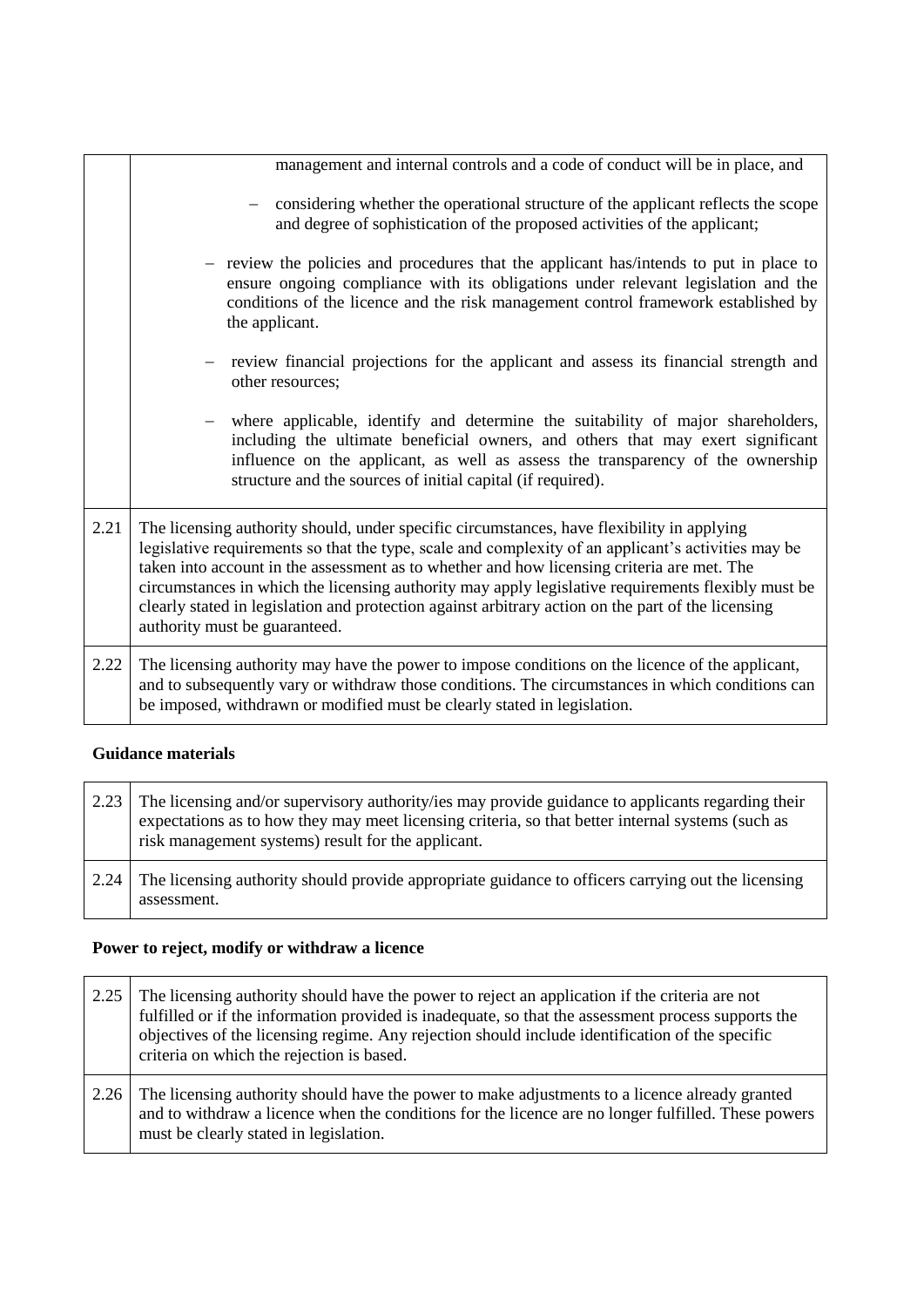| 2.27 | The licensing authority should have a review mechanism in place to examine the demands of<br>entities whose licence has been modified or withdrawn.                                                     |
|------|---------------------------------------------------------------------------------------------------------------------------------------------------------------------------------------------------------|
| 2.28 | Decisions of the licensing authority should be open to administrative and legal appeal. Adequate<br>protections to preclude arbitrary action on the part of the licensing authority should be in place. |

### **Core Principle 3: Pension plan liabilities, funding rules, winding up, and insurance**

Private occupational plans should be funded. While full-funding exists in principle for defined contribution plans, other types of plans should be subject to minimum funding rules or other mechanisms to ensure adequate funding of pension liabilities. Rules based on winding-up approach may be promoted as a minimum level to complement the ongoing approach. Flexibility can be allowed for temporary limited under-funding under restricted circumstances. Consideration should be given to the development of adequate but flexible requirements for minimum capital/guarantee in pension funds, taking account of the long term nature of their liabilities. Tax and prudential regulations should encourage a prudent level of funding. Private unfunded pay-as-you-go plans at individual company level should generally be prohibited.

Appropriate calculation methods for asset valuation and liabilities funding, including actuarial techniques and amortisation rules must be set up and based on transparent and comparable standards.

Proper winding-up mechanisms should be put in place. Arrangements (including, where necessary, priority creditors' rights for pension funds) should be put in place to ensure that contributions owed to the fund by the employer are paid in the event of his insolvency, in accordance with national laws.

The need for insolvency insurance and/or other guarantee schemes has to be properly evaluated. These mechanisms may be recommended in some cases but in an adequate framework. Recourse to insurance mechanisms (group and reinsurance) may be promoted.

### **Implementing Guidelines for Core Principle 3**

### **Funding of occupational pension plans**

| 3.1 | Occupational pension plans should be funded.                                                                                                                                                                                                                                                                                                                                                                                                                                                              |
|-----|-----------------------------------------------------------------------------------------------------------------------------------------------------------------------------------------------------------------------------------------------------------------------------------------------------------------------------------------------------------------------------------------------------------------------------------------------------------------------------------------------------------|
| 3.2 | Occupational defined contribution plans should be funded through the establishment of pension<br>funds, pension insurance contracts or the purchase of other authorised retirement savings products<br>from financial institutions.                                                                                                                                                                                                                                                                       |
| 3.3 | Occupational defined benefit plans should in general be funded through the establishment of a<br>pension fund or through an insurance arrangement (or a combination of these mechanisms).<br>Additional protection may be provided through the recognition of creditor rights to the pension<br>fund or the plan members and beneficiaries and, in some cases, through insolvency guaranty<br>schemes that protect pension benefits in the case of insolvency of the plan sponsor or the pension<br>fund. |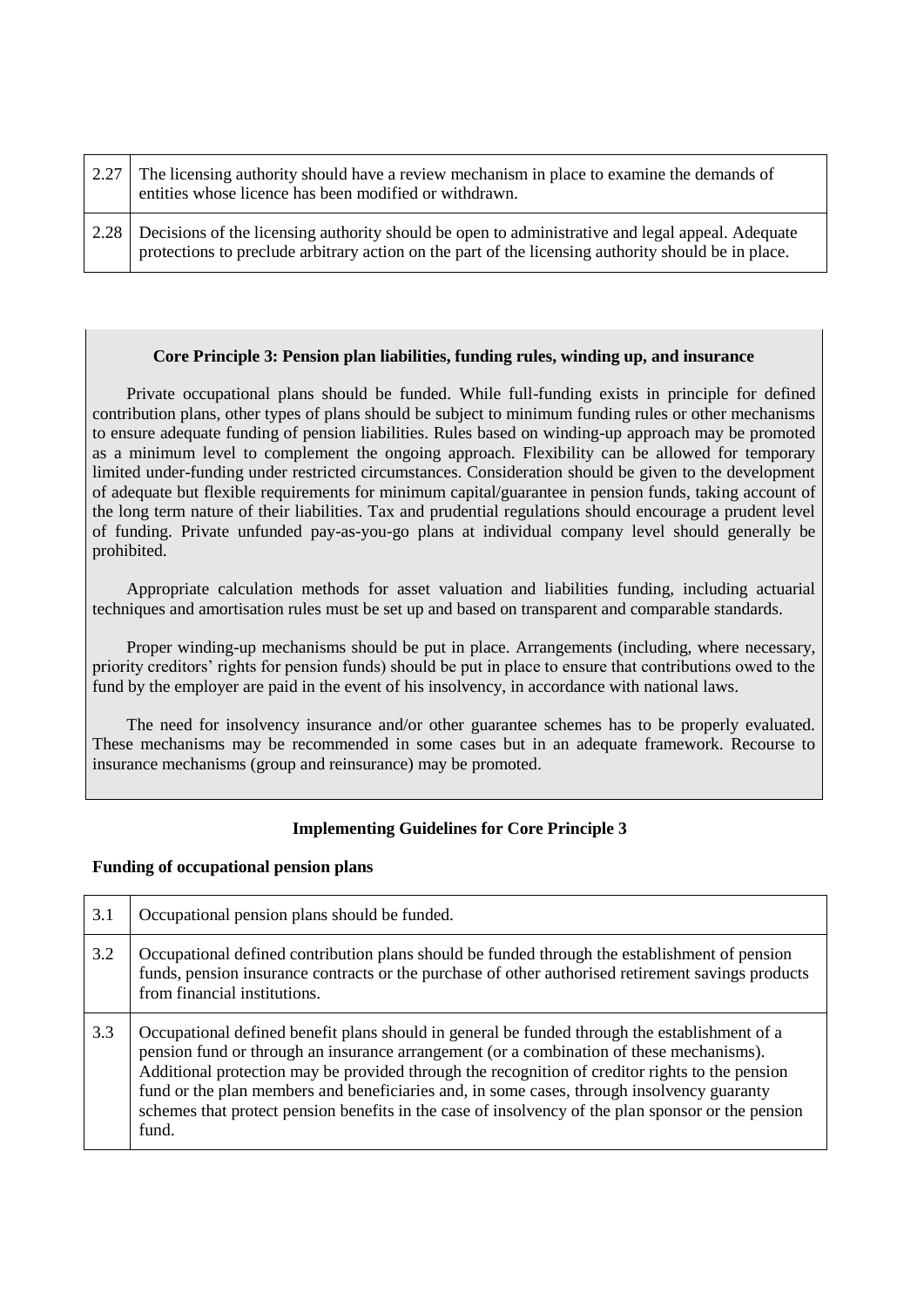| 3.4 | Private unfunded plans should generally be prohibited. The establishment of an insolvency<br>guaranty scheme should in general be required for occupational defined benefit plans that are<br>financed through the book reserve system. |
|-----|-----------------------------------------------------------------------------------------------------------------------------------------------------------------------------------------------------------------------------------------|
| 3.5 | Insolvency guaranty schemes should rely on appropriate pricing of the insurance provided in order<br>to avoid unwarranted incentives for risk-taking (moral hazard). The level of benefits guaranteed<br>should also be limited.        |

# **Measurement of occupational pension plan liabilities**

Ē

| 3.6  | Legal provisions should be in place requiring the determination of occupational pension plan<br>liabilities corresponding to the financial commitments or obligations which arise out of the pension<br>arrangement. The ongoing liability is normally defined as the accrued benefit rights of pension<br>plan members and beneficiaries excluding future service but taking into account the projected<br>benefits to be received under estimated retirement, mortality, and early leaver (also known as<br>membership termination or job separation) patterns. The termination liability takes into account the<br>pension benefits accrued if the plan were to be terminated at the time of the valuation.                                                                                          |
|------|---------------------------------------------------------------------------------------------------------------------------------------------------------------------------------------------------------------------------------------------------------------------------------------------------------------------------------------------------------------------------------------------------------------------------------------------------------------------------------------------------------------------------------------------------------------------------------------------------------------------------------------------------------------------------------------------------------------------------------------------------------------------------------------------------------|
| 3.7  | Any definitions of ongoing and termination liability should reflect any benefit indexation factors<br>prescribed by law or plan terms (unconditional indexation) that apply from membership or plan<br>termination to the annuity starting date and, if relevant, after the annuity starting date, provided<br>that these factors are predictable. These definitions should also reflect benefits that become vested<br>upon plan termination.                                                                                                                                                                                                                                                                                                                                                          |
| 3.8  | These legal provisions should require the use of appropriate calculation methods, including<br>actuarial techniques and amortisation rules that are consistent with generally recognised actuarial<br>standards and methods.                                                                                                                                                                                                                                                                                                                                                                                                                                                                                                                                                                            |
| 3.9  | The legal provisions (referencing generally recognised actuarial standards and methods) should<br>require the use of prudent actuarial assumptions which are considered appropriate for the<br>calculation of the pension plan's liabilities. These assumptions would include, among others, the<br>mortality table (representing the assumed level of mortality of plan members and beneficiaries as<br>at the date at which the plan's liabilities are calculated), future trend in mortality (representing<br>permanent changes in mortality that are assumed to occur after the date at which the liabilities are<br>calculated) and retirement and early leaver patterns at different ages (taking into account the actual<br>retirement and early leaver behaviour of those covered by the plan). |
| 3.10 | The legal provisions (referencing generally recognised actuarial standards and methods) should<br>require the use of prudent discount rates for determining liabilities that are consistent with the<br>methodologies used in the valuation of assets and other economic assumptions. These legal<br>provisions (or the actuarial profession) should provide guidance as to the factors that may be<br>considered in determining the discount rate for ongoing and termination liabilities.                                                                                                                                                                                                                                                                                                             |
| 3.11 | The calculation of pension liabilities should take place at least once every three years, while a<br>certification or report of the adjusted development of the liabilities and changes in risks covered<br>should be required for the intervening years. All actuarial valuations should be carried out by an<br>actuary, or by another equivalent specialist, who has had appropriate training and experience in the<br>field of pensions.                                                                                                                                                                                                                                                                                                                                                            |
| 3.12 | As part of the process of defining its funding policy, the governing body of the pension fund                                                                                                                                                                                                                                                                                                                                                                                                                                                                                                                                                                                                                                                                                                           |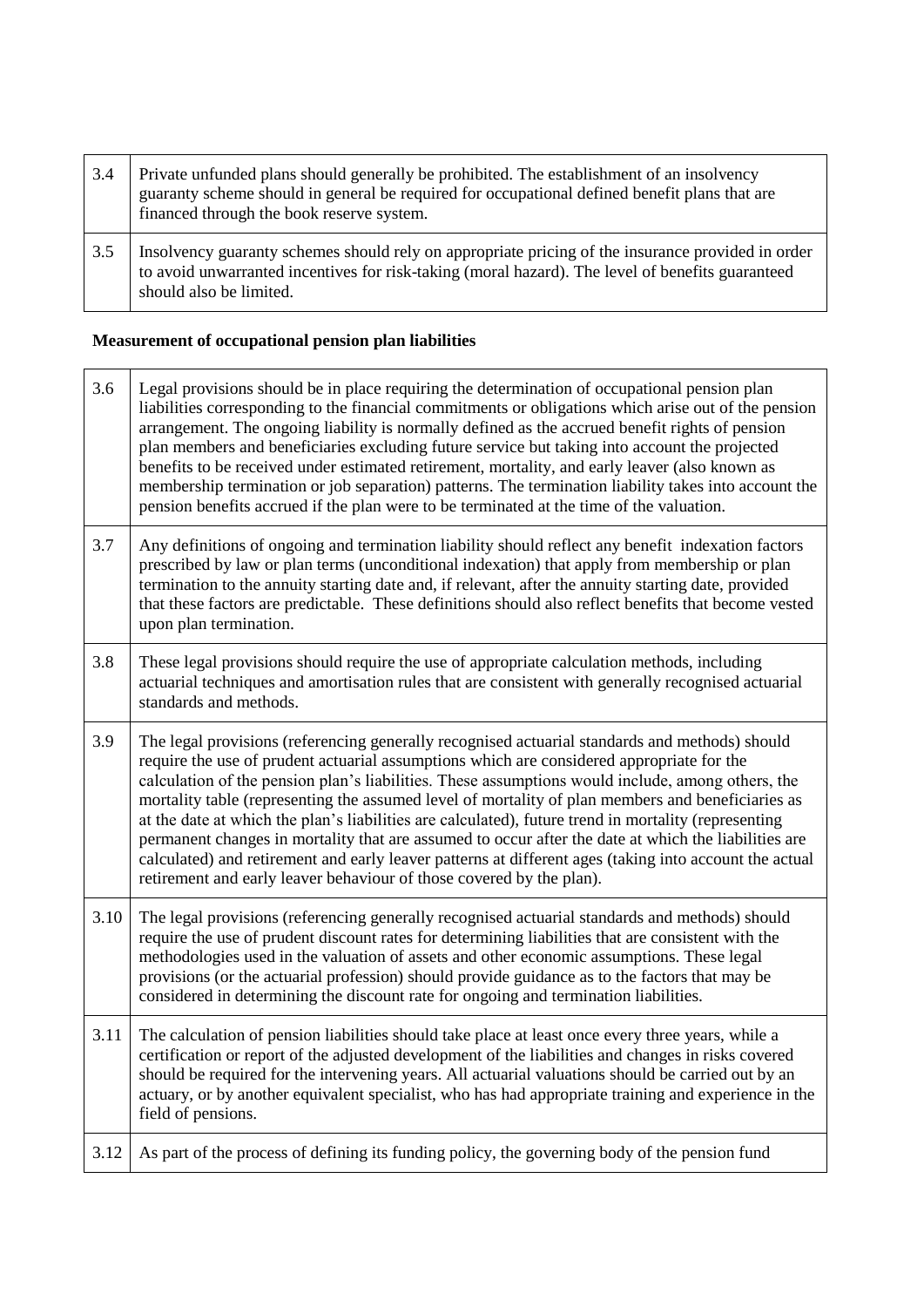should seek the advice of the actuary or other relevant specialist regarding the assumptions and methods to be used in calculating pension liabilities and funding levels. This advice should be provided in a clear and timely fashion.

# **Funding rules for occupational defined benefit plans**

| 3.13 | The legal provisions require the identification and maintenance of a level of assets that would be at<br>least sufficient to meet accrued benefit payments. The targeted funding level may be based on the<br>termination or the ongoing liability. It should also take account of the plan sponsor's ability and<br>commitment to increase contributions to the pension plan in situations of underfunding, the<br>possibility of benefit adjustments or changes in retirement ages, as well as the link between the<br>pension fund's assets and its liabilities.                                                                                                                                                                                                                              |
|------|--------------------------------------------------------------------------------------------------------------------------------------------------------------------------------------------------------------------------------------------------------------------------------------------------------------------------------------------------------------------------------------------------------------------------------------------------------------------------------------------------------------------------------------------------------------------------------------------------------------------------------------------------------------------------------------------------------------------------------------------------------------------------------------------------|
| 3.14 | Approved funding methods (also known as actuarial cost methods) for the ongoing liability should<br>attempt to prevent sharply rising cost curves over time by spreading the actuarial (or accrued)<br>liability over the expected career path of plan members. In order to ensure adequate funding levels<br>over time, ongoing funding methods should take into account factors such as future salary growth,<br>mortality, disability, early leaver (separation) and other relevant events.                                                                                                                                                                                                                                                                                                   |
| 3.15 | In addition to normal costs (the present value of benefits that have accrued on behalf of the<br>members during the valuation period), contributions should reflect other factors, including, to the<br>extent appropriate to the accrual of benefits under the plan, work before a plan's inception, plan<br>amendments that increase liability attributable to past service, deviations of actual results from<br>assumptions (experience gains and losses), and the effects of changes in assumptions (actuarial<br>gains and losses). These supplemental costs should be amortised as even currency units or at a<br>minimum as even percentages of payroll. Amortisation periods should in general not be longer than<br>the expected future period of service of active plan participants. |
| 3.16 | The legal provisions should not prevent funding methods that seek to dampen the short term<br>volatility in firms' funding contributions. Prudent amortisation of supplemental costs over time<br>might help achieve a smoother contribution schedule and more stable funding levels.                                                                                                                                                                                                                                                                                                                                                                                                                                                                                                            |
| 3.17 | These legal provisions set out the different mechanisms and the recovery period for correcting a<br>situation of underfunding, taking into account the sources of underfunding and the type of<br>underfunding (ongoing or termination basis). Funding rules may grant some reprieve on<br>contribution obligations only under restricted circumstances and within defined limits. Temporary<br>reductions of contribution obligations may be considered with a clear waiver procedure managed<br>by the pension regulator.                                                                                                                                                                                                                                                                      |
| 3.18 | Funding rules should aim to be countercyclical, providing incentives to build reserves against<br>market downturns. They should also take market volatility into account when limiting contributions<br>(or their tax deductibility) as a certain funding level is reached. Tax regulations should not<br>discourage the build-up of sufficient reserves to withstand adverse market conditions and should<br>avoid restricting the full funding of the ongoing or termination liability. Temporary suspension of<br>contribution obligations may be appropriate in circumstances of significant overfunding (calculated<br>on an on-going basis).                                                                                                                                               |
| 3.19 | Funding rules should take into account the extent to which the autonomous pension fund itself as<br>opposed to the plan sponsor or the plan members is directly responsible partly or wholly for the<br>commitments represented by the pension liabilities. Where the pension fund itself underwrites the<br>pension liability without any guarantee from the plan sponsor or members, it should be required to                                                                                                                                                                                                                                                                                                                                                                                  |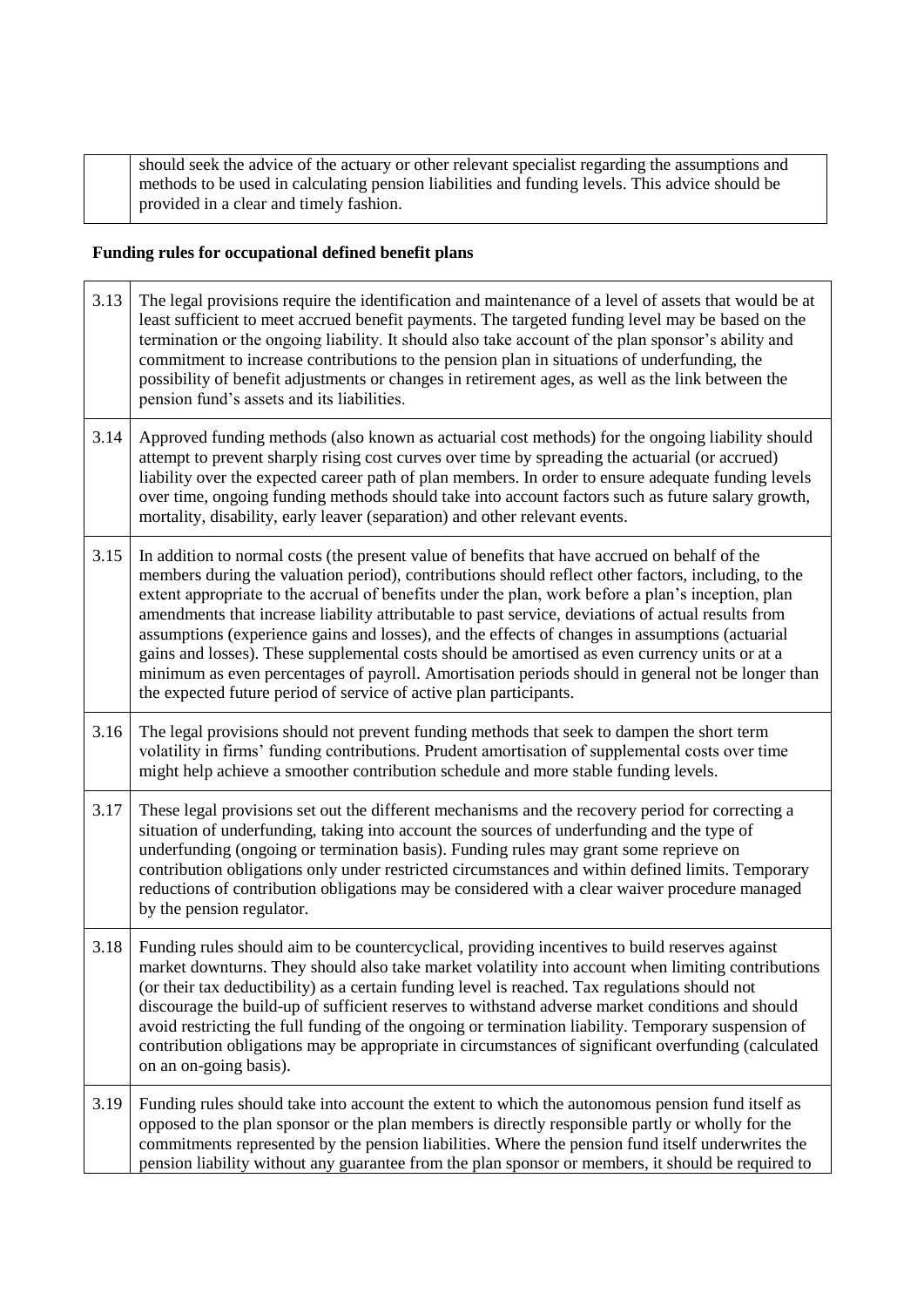hold additional assets over and above those necessary to fully fund the pension liabilities on a plan termination basis. This capital requirement or solvency margin should be determined taking into account the nature and size of assets held and liabilities due that are the responsibility of the pension fund and the extent to which benefits may be reduced.

### **Winding up**

| 3.20 | The allocation of plan assets and the responsibility for underfunding in the event of plan<br>termination should be clearly established. In the event that assets exceed promised benefits on a<br>termination basis, there should be rules in place as to the allocation of the funding excess or<br>surplus. In the event that assets are insufficient to cover promised benefits, there should be rules<br>concerning the benefit payment allocation. |
|------|----------------------------------------------------------------------------------------------------------------------------------------------------------------------------------------------------------------------------------------------------------------------------------------------------------------------------------------------------------------------------------------------------------------------------------------------------------|
| 3.21 | Whenever plan benefits are guaranteed by sponsoring employers, the creditor rights of pension plan<br>members and beneficiaries (either directly, via the pension fund, or, where relevant, via insolvency<br>guarantee schemes) should be recognised in the case of bankruptcy of the plan sponsor. Priority                                                                                                                                            |

### **Core Principle 4: Asset Management**

rights relative to other creditors should be required for at least due and unpaid contributions.

Investment by pension funds should be adequately regulated. This includes the need for an integrated assets/liabilities approach, for both institutional and functional approaches, and the consideration of principles related to diversification, dispersion, and maturity and currency matching. Quantitative regulations and prudent-person principles should be carefully assessed, having regard to both the security and profitability objectives of pension funds. Self-investment should be limited, unless appropriate safeguards exist. Investment abroad by pension funds should be permitted, subject to prudent management principles.

Increased reliance on modern and effective risk management, industry-wide risk management standards for pension funds and other institutions involved in the provision of retirement income should be promoted. The development of asset liability management techniques should be given proper consideration.

### **Implementing Guidelines for Core Principle 4**

### **Retirement income objective and prudential principles**

| 4.1 | The regulation of pension fund asset management should be based on the basic retirement income  |
|-----|-------------------------------------------------------------------------------------------------|
|     | objective of a pension fund and assure that the investment management function is undertaken in |
|     | accordance with the prudential principles of security, profitability, and liquidity using risk  |
|     | management concepts such as diversification and asset-liability matching.                       |

### **Prudent person standard**

| 4.2 | The governing body of the pension plan or fund and other appropriate parties should be subject to a |
|-----|-----------------------------------------------------------------------------------------------------|
|     | "prudent person standard" such that the investment of pension assets is undertaken with care, the   |
|     | skill of an expert, prudence and due diligence. Where they lack sufficient expertise to make fully  |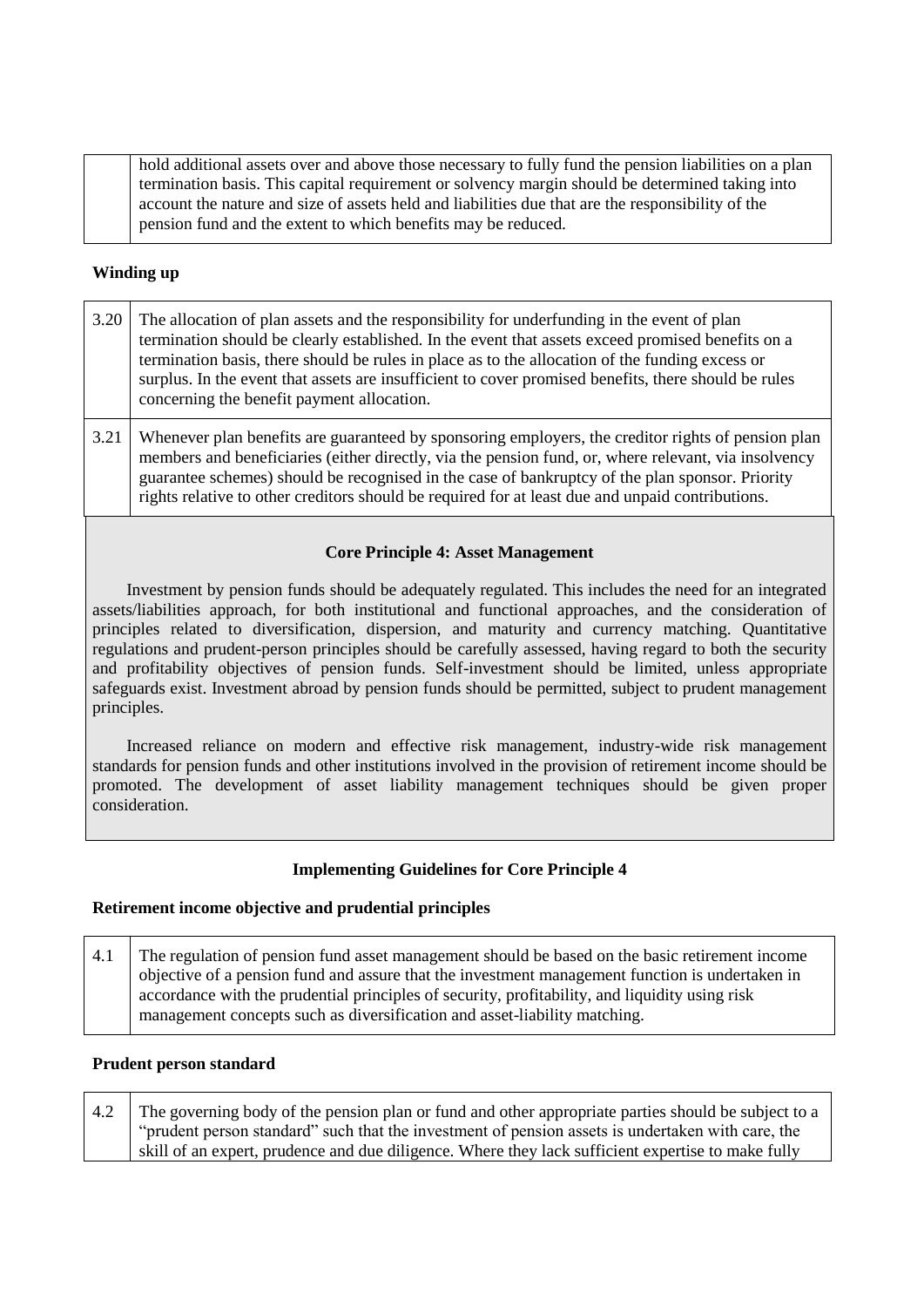|     | informed decisions and fulfil their responsibilities the governing body and other appropriate parties<br>should be required to seek the external assistance of an expert.                                                                                                                                                                                                                                                                             |
|-----|-------------------------------------------------------------------------------------------------------------------------------------------------------------------------------------------------------------------------------------------------------------------------------------------------------------------------------------------------------------------------------------------------------------------------------------------------------|
| 4.3 | The governing body of the pension plan or fund and other appropriate parties should be subject to a<br>fiduciary duty to the pension plan or fund and its members and beneficiaries. This duty requires the<br>governing body and other appropriate parties to act in the best interest of plan members and<br>beneficiaries in matters regarding the investment of pension plan assets and to exercise "due<br>diligence" in the investment process. |
| 4.4 | The legal provisions should require the governing body of the pension plan or fund to establish a<br>rigorous process by which investment activities are carried out (see Guideline III on investment<br>policy), including the establishment of appropriate internal controls and procedures to effectively<br>implement and monitor the investment management process.                                                                              |

# **Investment policy**

| 4.5  | The governing body of the pension fund should set forth in a written statement and actively observe<br>an overall investment policy.                                                                                                                                                                                                                                                                                                                                                                                                                                                                                                                                                                      |
|------|-----------------------------------------------------------------------------------------------------------------------------------------------------------------------------------------------------------------------------------------------------------------------------------------------------------------------------------------------------------------------------------------------------------------------------------------------------------------------------------------------------------------------------------------------------------------------------------------------------------------------------------------------------------------------------------------------------------|
| 4.6  | The investment policy should establish clear investment objectives for the pension fund that are<br>consistent with the retirement income objective of the pension fund and, therefore, with the<br>characteristics of the liabilities of the pension fund and with the acceptable degree of risk for the<br>pension fund, the plan sponsor and the plan members and beneficiaries. The approach for achieving<br>those objectives should satisfy the prudent person standard taking into account the need for proper<br>diversification and risk management, the maturity of the obligations and the liquidity needs of the<br>pension fund, and any specific legal limitations on portfolio allocation. |
| 4.7  | The investment policy should at a minimum identify the strategic asset allocation strategy for the<br>pension fund (the long-term asset mix over the main investment categories), the overall<br>performance objectives for the pension fund, and the means of monitoring and, when necessary,<br>modifying allocations and performance objectives in the light of changing liabilities and market<br>conditions. The investment policy should also include any broad decisions regarding tactical asset<br>allocation, security selection and trade execution.                                                                                                                                           |
| 4.8  | A sound risk management process that measures and seeks to appropriately control portfolio risk<br>and to manage the assets and liabilities in a coherent and integrated manner should be established.                                                                                                                                                                                                                                                                                                                                                                                                                                                                                                    |
| 4.9  | The investment policy for pension programmes in which members make investment choices should<br>ensure that an appropriate array of investment options, including a default option, are provided for<br>members and that members have access to the information necessary to make investment decisions.<br>In particular, the investment policy should classify the investment options according to the<br>investment risk that members bear.                                                                                                                                                                                                                                                             |
| 4.10 | Parties who are responsible for the overall implementation of the investment policy should be<br>identified together with any other significant parties that will be part of the investment management<br>process. In particular, the investment policy should address whether internal or external investment<br>managers will be used, the range of their activities and authority, and the process by which they<br>will be selected and their performance monitored. An investment management agreement should be<br>required if external investment managers are used.                                                                                                                               |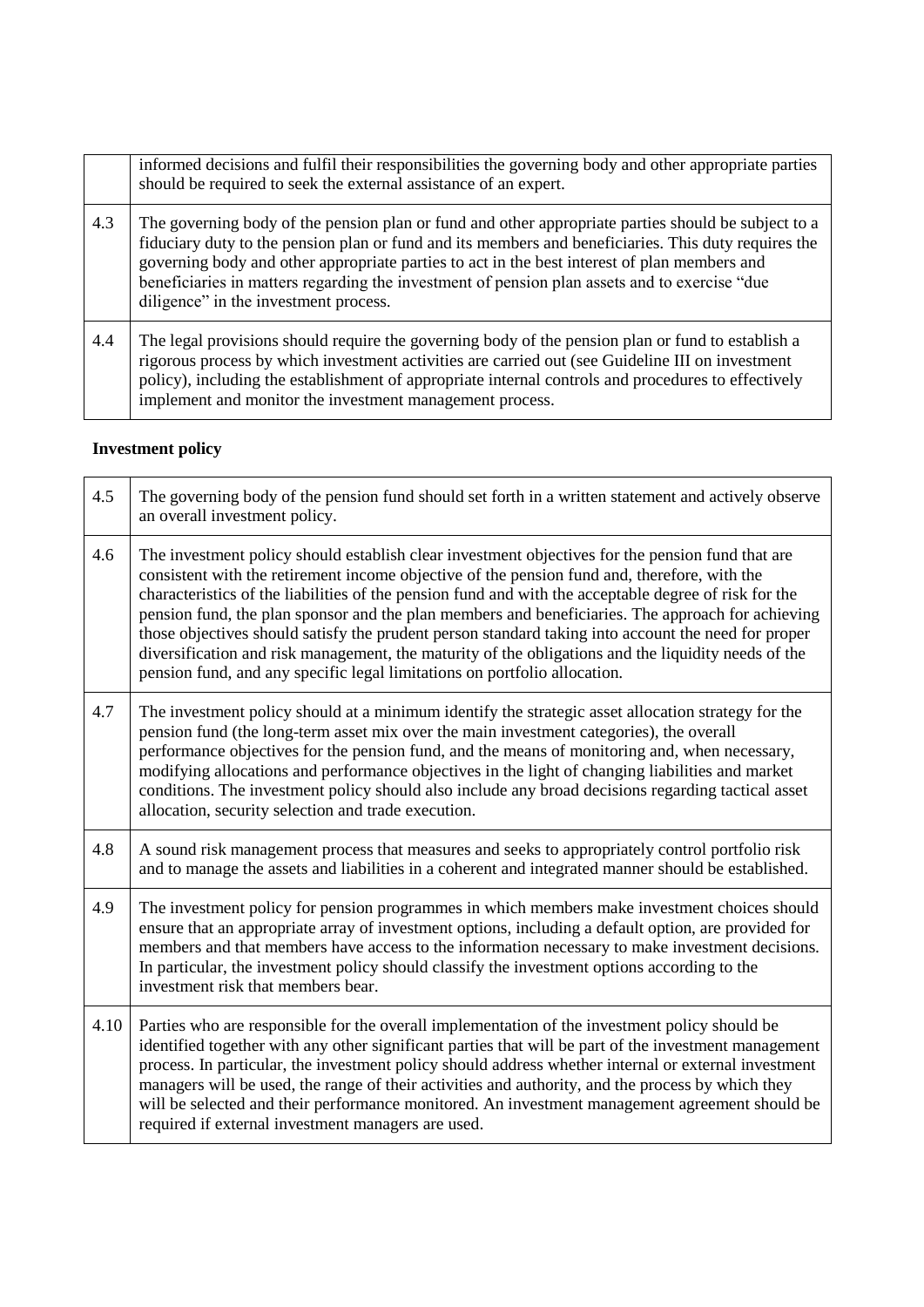4.11 There should be procedures and criteria by which the governing body or other responsible party periodically reviews the effectiveness of their investment policy and determines whether there is a need to change the policy, its implementation procedures, the decision-making structure, as well as the responsibilities linked to its design, implementation, and review.

### **Portfolio limits**

| 4.12 | The legal provisions may include maximum levels of investment by category (ceilings) to the<br>extent that they are consistent with and promote the prudential principles of security, profitability,<br>and liquidity pursuant to which assets should be invested. Legal provisions could also similarly<br>include a list of admitted or recommended assets. Within this framework, certain categories of<br>investments may be strictly limited. The legal provisions should not prescribe a minimum level of<br>investment (floors) for any given category of investment, except on an exceptional and temporary<br>basis and for compelling prudential reasons.                                     |
|------|----------------------------------------------------------------------------------------------------------------------------------------------------------------------------------------------------------------------------------------------------------------------------------------------------------------------------------------------------------------------------------------------------------------------------------------------------------------------------------------------------------------------------------------------------------------------------------------------------------------------------------------------------------------------------------------------------------|
| 4.13 | Portfolio limits that inhibit adequate diversification or impede the use of asset-liability matching or<br>other widely-accepted risk management techniques and methodologies should be avoided. The<br>matching of the characteristics of assets and liabilities (like maturity, duration, currencies, etc) is<br>highly beneficial and should not be impeded.                                                                                                                                                                                                                                                                                                                                          |
| 4.14 | Where the legal provisions establish maximum levels of investment by category (ceilings), there<br>should be an established procedure for correcting excesses within specified time limits.                                                                                                                                                                                                                                                                                                                                                                                                                                                                                                              |
| 4.15 | Self-investment by those undertaking investment management of pension funds should be<br>prohibited or limited, unless appropriate safeguards exist. Investment in assets of the plan sponsor,<br>in parties related or affiliated with any pension entity or pension fund managing company is<br>prohibited or strictly limited to a prudent level (e.g. 5 percent of the pension fund assets). When the<br>plan sponsor, the pension entity or the pension fund managing company belong to a group,<br>investment in undertakings belonging to these same groups should also be limited to a prudent<br>level, which may be a slightly higher percentage (e.g. 10 percent of the pension fund assets). |
| 4.16 | Investments in assets issued by the same issuer or by issuers belonging to the same group should<br>not expose the pension fund to excessive risk concentration.                                                                                                                                                                                                                                                                                                                                                                                                                                                                                                                                         |
| 4.17 | Investment abroad by pension funds should not be prohibited and, among other risks, should take<br>into account the currency matching needs between pension plans assets and liabilities. <sup>2</sup>                                                                                                                                                                                                                                                                                                                                                                                                                                                                                                   |
| 4.18 | Legal provisions should address the use of derivatives and other similar commitments, taking into<br>account both their utility and the risks of their inappropriate use. The use of derivatives that<br>involves the possibility of unlimited commitments should be strictly limited, if not prohibited.                                                                                                                                                                                                                                                                                                                                                                                                |
| 4.19 | All legal provisions setting forth quantitative portfolio limits should be regularly assessed to<br>determine whether they are unnecessarily inhibiting the ability of pension fund asset managers to<br>implement optimum investment strategies and amended to the extent necessary.                                                                                                                                                                                                                                                                                                                                                                                                                    |

 2 These limitations on investments abroad are identified in the document "Portfolio Investment Abroad by Insurance Companies and Private Pension Funds: Widened Application of the OECD Code of Liberalization of Capital Movements and Related Amendments".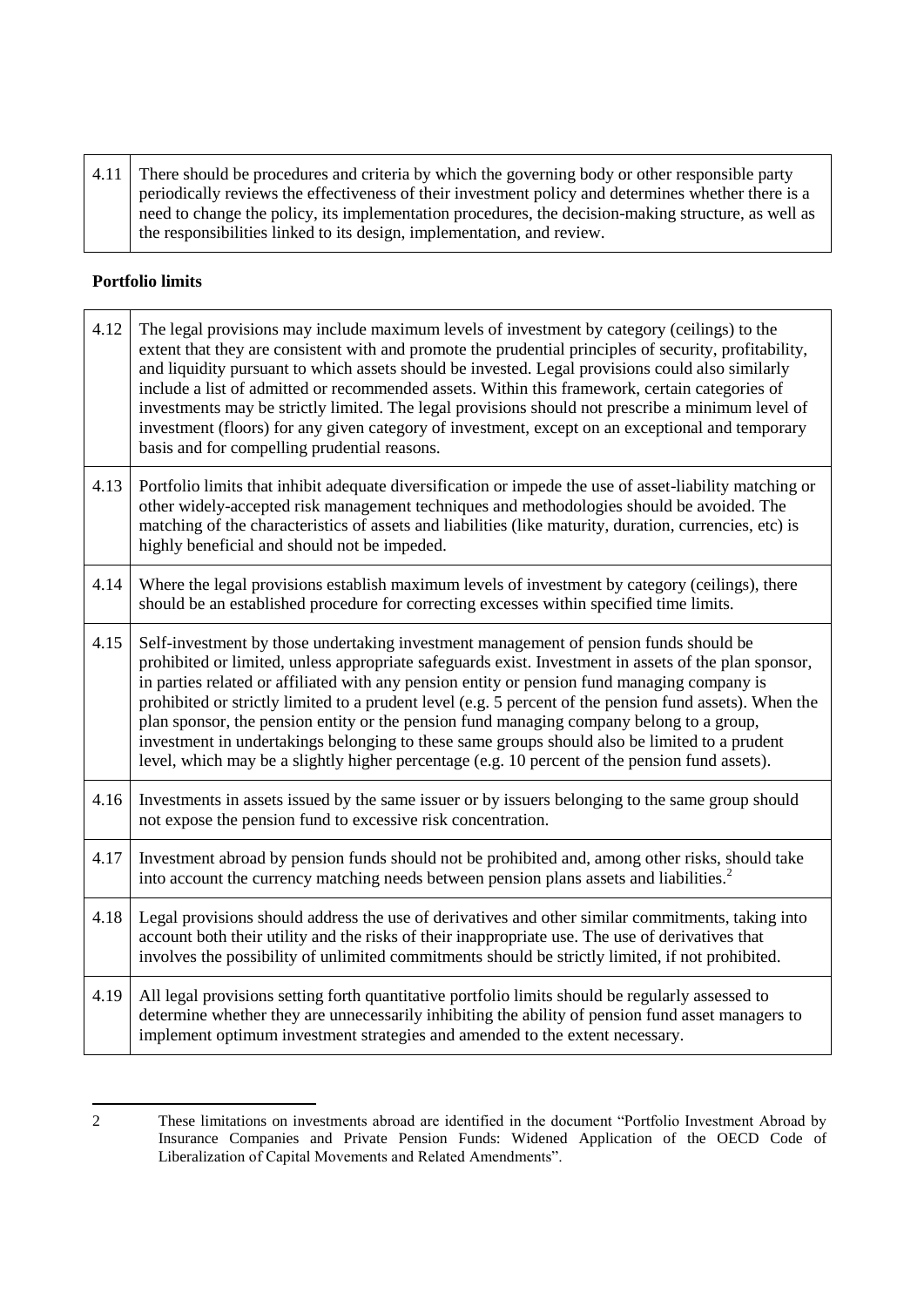#### **Valuation of pension assets**

| 4.20 | The legal provisions should establish a proper, transparent and disclosed basis for valuing pension<br>assets.                                                                                                                                                                                                                                                                                                                                              |
|------|-------------------------------------------------------------------------------------------------------------------------------------------------------------------------------------------------------------------------------------------------------------------------------------------------------------------------------------------------------------------------------------------------------------------------------------------------------------|
| 4.21 | Where national rules do not require valuation at current market value or under a fair valuation<br>methodology, it is recommended that the valuation be accompanied by the disclosure of the results<br>that would have been obtained using a current market value or fair valuation methodology.                                                                                                                                                           |
| 4.22 | The legal provisions should require pension assets to be valued for accounting, reporting, actuarial<br>and funding purposes. Ideally, permitted valuation methodologies for these purposes should be<br>consistent, and where inconsistent, the differences in methodologies should be transparent. In<br>appropriate circumstances, rules may permit methods that reduce short-term volatility of values<br>over time for actuarial and funding purposes. |
| 4.23 | Special methods may be needed to value securities in less liquid markets and assets such as real<br>estate. The legal provisions may set out specific methodologies for valuing such assets which<br>should, as far as possible, take into account the risk inherent to illiquid markets.                                                                                                                                                                   |
| 4.24 | The methodology used for valuing pension fund assets should be transparent to the pension fund's<br>governing body, all others involved in the investment management process for the pension fund,<br>and members and beneficiaries.                                                                                                                                                                                                                        |

### **Core Principle 5: Rights of members and beneficiaries and adequacy of benefits**

Non-discriminatory access should be granted to private pensions schemes. Regulation should aim at avoiding exclusions based on age, salary, gender, period of service, terms of employment, part-time employment, and civil status. It should also promote the protection of vested rights and proper entitlement process, as regard to contributions from both employees and employers. Policies for indexation should be encouraged. Portability of pensions rights is essential when professional mobility is promoted. Mechanisms for the protection of beneficiaries in case of early departure, especially when membership is not voluntary, should be encouraged.

Proper assessment of adequacy of private schemes (risks, benefits, coverage) should be promoted, especially when these schemes play a public role, through substitution or substantial complementary function to public schemes and when they are mandatory. Adequacy should be evaluated taking into account the various sources of retirement income (tax-and-transfer systems, advance-funded systems, private savings and earnings).

Appropriate disclosure and education should be promoted as regards respective costs and benefits characteristics of pension plans, especially where individual choice is offered. Beneficiaries should be educated on misuse of retirement benefits (in particular in case of lump sum) and adequate preservation of their rights. Disclosure of fees structure, plans performance and benefits modalities should be especially promoted in the case of individual pension plans.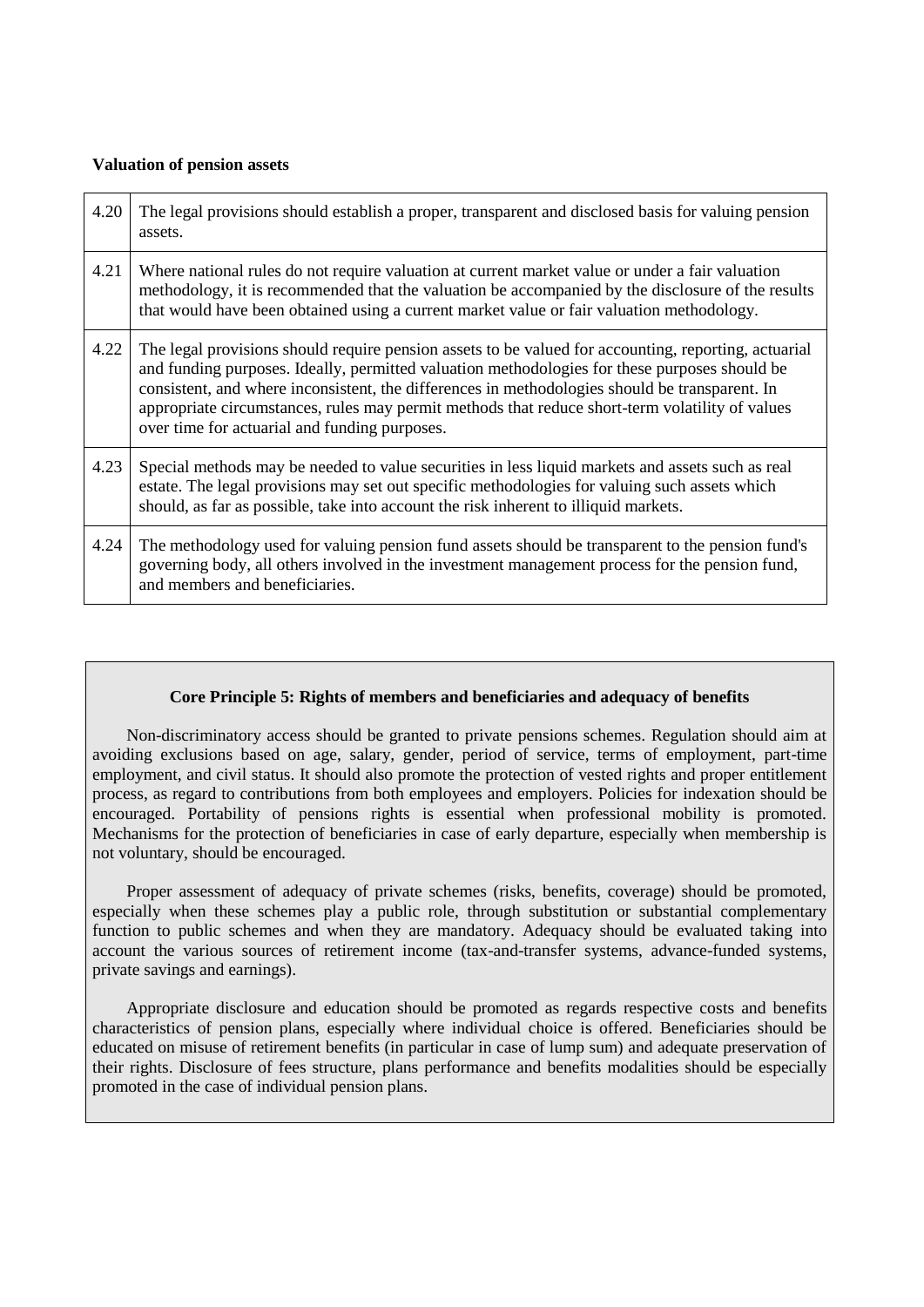# **Implementing Guidelines for Core Principle 5**

# **Access to plan participation, equal treatment and entitlements under the pension plan**

| 5.1 | Employees should have non-discriminatory access to the private pension plan established by their<br>employer. Specifically, regulation should aim at avoiding exclusions from plan participation that<br>are based on non-economic criteria, such as age, gender, marital status or nationality. In the case of<br>mandatory pension plans, those plans that serve as the primary means of providing retirement<br>income, and those that are significantly subsidised by the state, regulation should also aim at<br>avoiding other unreasonable exclusions from plan participation, including exclusions based on<br>salary, periods of service and terms of employment, (e.g., by distinguishing between part-time and<br>full-time employees or those employed on an at-will and fixed-term basis). Regulation of voluntary<br>and supplementary pension plans also should aim towards similarly broad access, although the<br>extent of such access may take into account factors including the voluntary nature of the<br>arrangement, the unique needs of the employer establishing the pension plan, and the adequacy of<br>other pension benefits. |
|-----|-------------------------------------------------------------------------------------------------------------------------------------------------------------------------------------------------------------------------------------------------------------------------------------------------------------------------------------------------------------------------------------------------------------------------------------------------------------------------------------------------------------------------------------------------------------------------------------------------------------------------------------------------------------------------------------------------------------------------------------------------------------------------------------------------------------------------------------------------------------------------------------------------------------------------------------------------------------------------------------------------------------------------------------------------------------------------------------------------------------------------------------------------------------|
| 5.2 | Employees should be equally treated under the plan rules with respect to portability rights,<br>disclosure requirements, governance and redress mechanisms, and other rights associated with the<br>plan.                                                                                                                                                                                                                                                                                                                                                                                                                                                                                                                                                                                                                                                                                                                                                                                                                                                                                                                                                   |
| 5.3 | If establishing rules for benefit levels and accrual or contribution rates, regulators may take into<br>account the extent of integration of occupational plans with other public or mandated sources of<br>retirement income and the adequacy of the totality of the benefits provided.                                                                                                                                                                                                                                                                                                                                                                                                                                                                                                                                                                                                                                                                                                                                                                                                                                                                    |
| 5.4 | Employees should be protected from retaliatory actions and threats of retaliation by their employer<br>or pension plan representatives with respect to pension benefits and the exercising of rights under a<br>pension plan. For example, they should be protected from terminations of employment carried out<br>with the intent to prevent the vesting of an accrued benefit under the pension plan. Similarly,<br>individuals exercising their rights under a pension plan, including but not limited to their filing of a<br>claim or appeal or their initiation of administrative or judicial action, should be protected from<br>retaliatory action, such as termination of employment, suspension, discipline, fine or any other<br>type of discrimination.                                                                                                                                                                                                                                                                                                                                                                                         |

# **Benefit accrual and vesting rights**

r

| 5.5 | Regulations should promote the protection of benefits that an employee accrues by participating in<br>an occupational pension plan, prevent the retroactive reduction of the value of benefits previously<br>accrued in the plan and provide that plan members obtain timely notice regarding any reduction in<br>the rate of future benefit accruals in the pension plan. |
|-----|----------------------------------------------------------------------------------------------------------------------------------------------------------------------------------------------------------------------------------------------------------------------------------------------------------------------------------------------------------------------------|
| 5.6 | Accrued benefits should vest immediately or after a period of employment with the employer<br>sponsoring the plan that is reasonable in light of average employee tenure. Benefits derived from<br>member contributions to the pension plan should be immediately vested.                                                                                                  |
| 5.7 | Practices that substantially undermine or eviscerate benefit accrual and vesting rights should not be<br>permitted.                                                                                                                                                                                                                                                        |
| 5.8 | Vested benefits of those individuals who have severed employment with an employer should be<br>protected and not subject to forfeiture, regardless of reasons for severance, except in the limited                                                                                                                                                                         |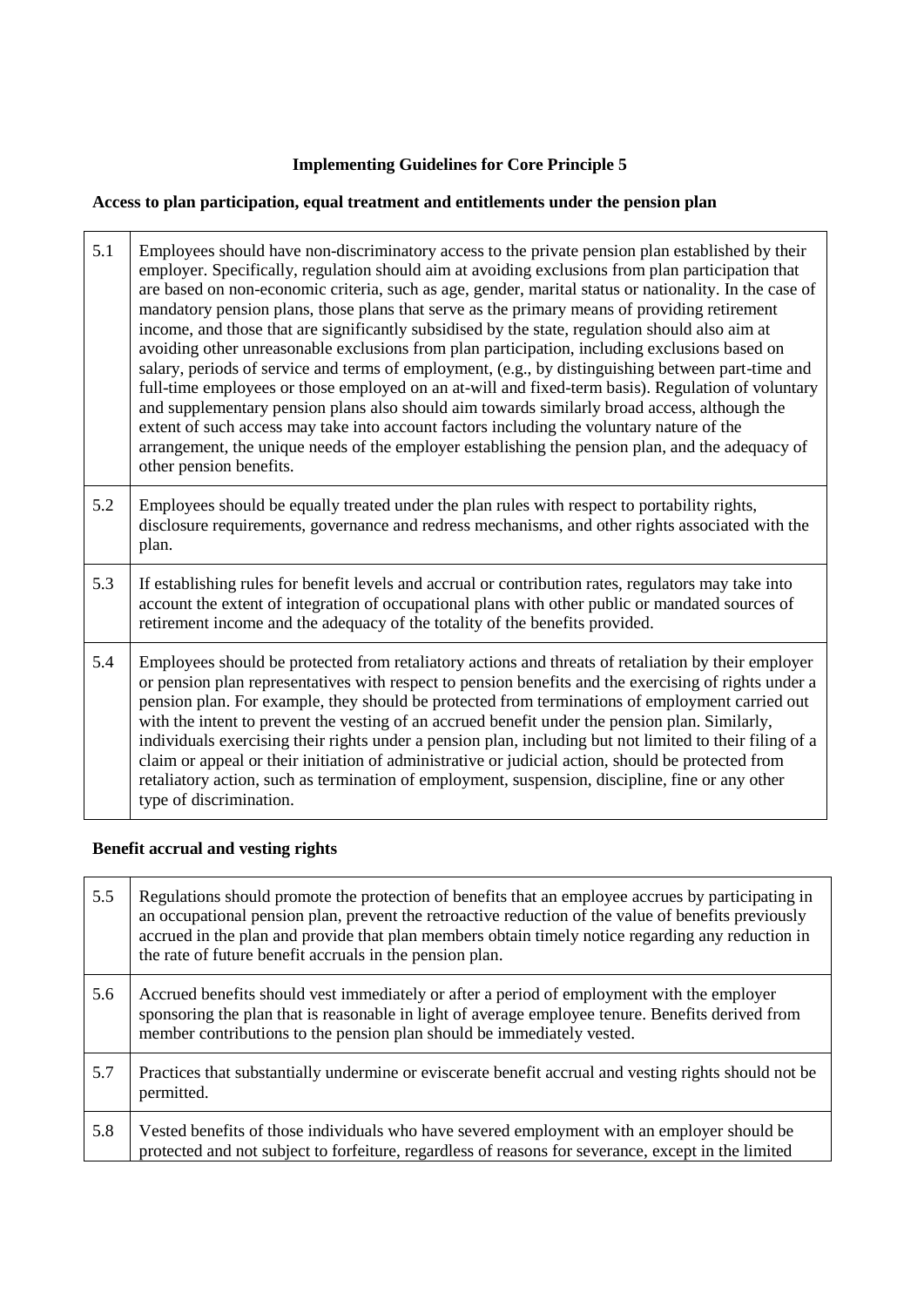|     | case of dismissals resulting from acts of gross malfeasance that are clearly defined.                                                                                                                                                                                                                                                                                                                                                                                                                                                                                                                                                                                                                             |
|-----|-------------------------------------------------------------------------------------------------------------------------------------------------------------------------------------------------------------------------------------------------------------------------------------------------------------------------------------------------------------------------------------------------------------------------------------------------------------------------------------------------------------------------------------------------------------------------------------------------------------------------------------------------------------------------------------------------------------------|
| 5.9 | Vested benefits should be protected from the creditors of the plan sponsor and plan service<br>providers (including any financial institutions or other entities managing the pension plan or plan<br>assets or acting as a custodian of pension fund assets associated with the plan) – at a minimum by<br>the legal separation of plan assets. Vested benefits also should be protected when the plan sponsor<br>or a plan service provider changes ownership due to merger, acquisition, sale, or other corporate<br>transaction, or files for bankruptcy Similarly, the extent to which vested benefits are protected from<br>the creditors of individual plan members and beneficiaries should be addressed. |

# **Pension portability and rights of early leavers**

| 5.10 | Individuals who are changing jobs should be able, upon request, to move the value of their vested<br>account balance in a defined contribution plan from their former employer's pension plan either to<br>the plan of their current employer (where permitted) or to a similar, tax-protected environment<br>provided by an alternative financial instrument or institution. Where feasible, a similar portability<br>right also should be available to individuals in defined benefit plans. There may be diminished need<br>for individual portability rights where there are industry-wide and other types of multiple-employer<br>pension plans. |
|------|-------------------------------------------------------------------------------------------------------------------------------------------------------------------------------------------------------------------------------------------------------------------------------------------------------------------------------------------------------------------------------------------------------------------------------------------------------------------------------------------------------------------------------------------------------------------------------------------------------------------------------------------------------|
| 5.11 | Individuals should have the right to timely execution of the request to transfer the value of their<br>vested benefit accruals.                                                                                                                                                                                                                                                                                                                                                                                                                                                                                                                       |
| 5.12 | With respect to defined benefit pension plan benefits, the actuarial and interest rate assumptions<br>used in valuing an individual's vested benefit accrual that is to be transferred should be fair and<br>reasonable. These assumptions should be made readily available to the individual transferring the<br>value of his accrued benefit.                                                                                                                                                                                                                                                                                                       |
| 5.13 | Portability rights should be available to members of a pension plan when they separate from service<br>with an employer, regardless of whether the separation is voluntarily, involuntary or by mutual<br>agreement.                                                                                                                                                                                                                                                                                                                                                                                                                                  |
| 5.14 | Portability rights should not be inhibited by the assessment of unreasonable charges or fees, such as<br>excessive transaction charges or excessive back-end fees. At a minimum, members and<br>beneficiaries should be informed of the presence of any such charges or fees.                                                                                                                                                                                                                                                                                                                                                                         |
| 5.15 | Individuals should not be required to exercise their portability rights and, generally, should be<br>permitted to leave their vested benefits in the pension plan of their former employer.                                                                                                                                                                                                                                                                                                                                                                                                                                                           |

# **Disclosure and availability of information**

| 5.16 | Members and beneficiaries in pension plans, as well as potential plan members, should have a legal<br>right to ready access or disclosure to basic information about the pension plan, including adequate<br>information regarding their rights of access, anticipated contribution and/or benefit accrual rates,<br>vesting schedules, other rights and obligations, investment policy, the names and manner of<br>contacting responsible parties for plan administration and governance, and claims processes or<br>procedures. |
|------|-----------------------------------------------------------------------------------------------------------------------------------------------------------------------------------------------------------------------------------------------------------------------------------------------------------------------------------------------------------------------------------------------------------------------------------------------------------------------------------------------------------------------------------|
| 5.17 | Plan documents, annual accounts, and annual financial and actuarial reports, if not automatically<br>disclosed, should be made readily available to plan members (and to beneficiaries where relevant)                                                                                                                                                                                                                                                                                                                            |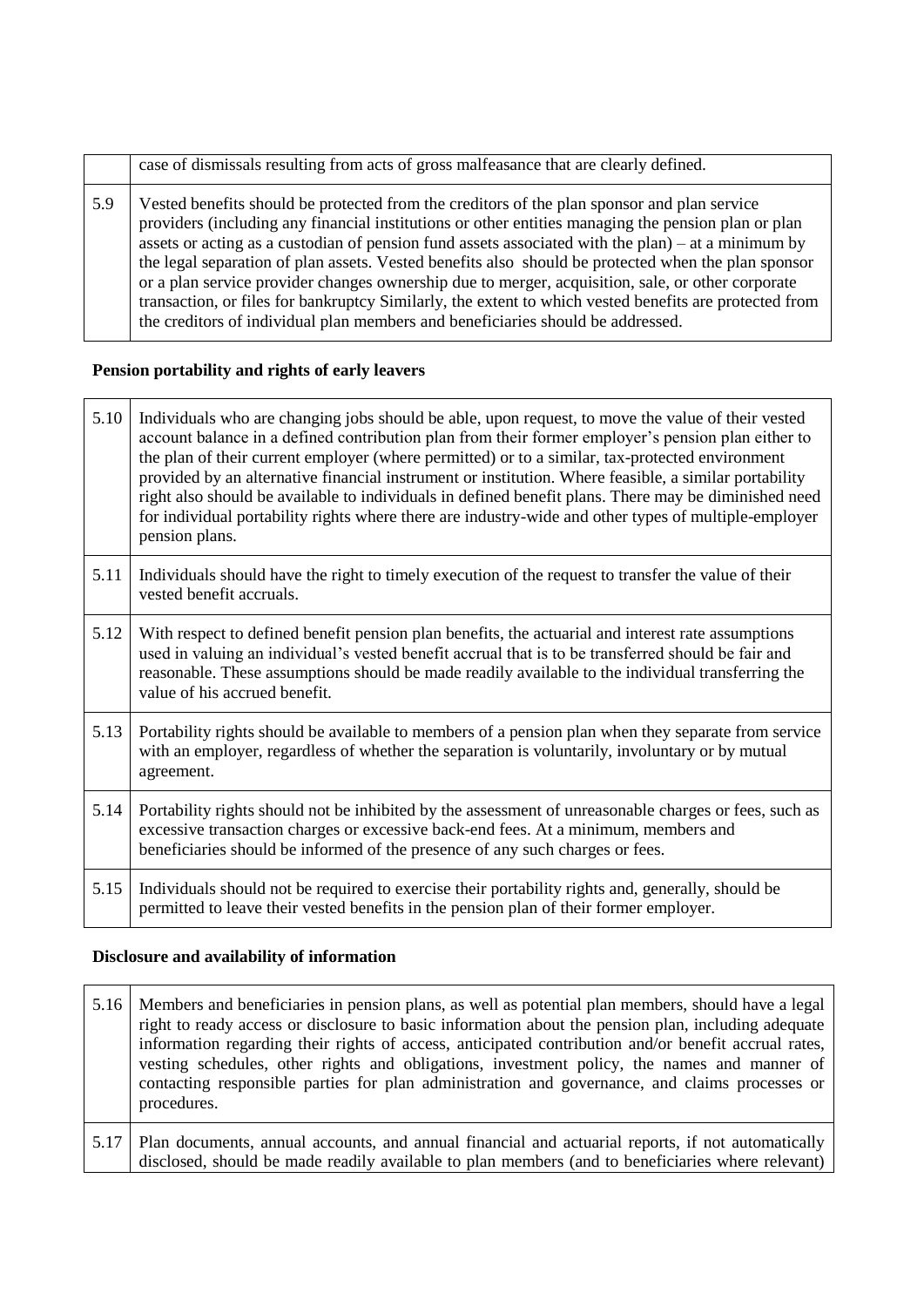|      | for copying for no more than reasonable charge or fee.                                                                                                                                                                                                                                                                                                                                                                                                                                                                                                                                                                                                                                                                                                                                                                                                                                                                                                                                       |
|------|----------------------------------------------------------------------------------------------------------------------------------------------------------------------------------------------------------------------------------------------------------------------------------------------------------------------------------------------------------------------------------------------------------------------------------------------------------------------------------------------------------------------------------------------------------------------------------------------------------------------------------------------------------------------------------------------------------------------------------------------------------------------------------------------------------------------------------------------------------------------------------------------------------------------------------------------------------------------------------------------|
| 5.18 | Members and beneficiaries should be notified in timely fashion if required employer and member<br>contributions have not been made to the pension plan.                                                                                                                                                                                                                                                                                                                                                                                                                                                                                                                                                                                                                                                                                                                                                                                                                                      |
| 5.19 | Timely, individualised benefit statement should be provided to each plan member (and to<br>beneficiaries where relevant). The information included on the benefit statement and the frequency<br>of its delivery will depend on the type of pension plan. The information included should enable the<br>plan member to identify current benefit accruals or account balances and the extent to which the<br>accruals or account balances are vested. For pension plans with individual accounts, the information<br>should include the date and value of contributions made to the account, investment performance and<br>earnings and/or losses. For member-directed accounts, a record of all transactions (purchases and<br>sales) occurring in the member's account during the relevant reporting period should be provided.<br>This information and other similarly personal data should be maintained and delivered in a manner<br>that takes full account of its confidential nature. |
| 5.20 | Individuals should be provided adequate information about the rules associated with the portability<br>of their vested benefit accruals, especially where the transfer of these assets may entail a loss of<br>certain benefits or rights that were associated with the pension plan in which the benefit originated.                                                                                                                                                                                                                                                                                                                                                                                                                                                                                                                                                                                                                                                                        |
| 5.21 | Disclosure materials should be written in a manner expected to be readily understood by the<br>members and beneficiaries to whom they are directed.                                                                                                                                                                                                                                                                                                                                                                                                                                                                                                                                                                                                                                                                                                                                                                                                                                          |
| 5.22 | Consideration should be given to adequate forms of delivery of disclosure materials, including,<br>mail, delivery at the workplace and via email or websites, where feasible.                                                                                                                                                                                                                                                                                                                                                                                                                                                                                                                                                                                                                                                                                                                                                                                                                |
| 5.23 | Amendments or changes to the pension plan that will significantly impact members and<br>beneficiaries, their rights and their benefits must be disclosed to them in timely fashion and in a<br>manner expected to be readily understood by them.                                                                                                                                                                                                                                                                                                                                                                                                                                                                                                                                                                                                                                                                                                                                             |

# **Additional rights in the case of member-directed, occupational plans**

| 5.24 | Where members direct their own investments in an occupational pension plan, they have the right to<br>a number and diversity of investment choices sufficient to permit them to construct an appropriate<br>investment portfolio in light of their own individual circumstances and in the context of the<br>particular pension programme.             |
|------|--------------------------------------------------------------------------------------------------------------------------------------------------------------------------------------------------------------------------------------------------------------------------------------------------------------------------------------------------------|
| 5.25 | Members should be provided with complete information regarding investment choices that is<br>standardised and readily comparable. At a minimum this information should include disclosure of<br>all charges, fees and expenses associated with each investment choice, as well as portfolio<br>composition and historical investment performance data. |
| 5.26 | Members managing their own individual accounts have the right to timely and fair execution of<br>their investment decisions and to written confirmation of these transactions. The right (or<br>responsibility) to make and execute investment decisions should not be inhibited by the assessment<br>of any unreasonable charges or fees.             |
| 5.27 | Members and beneficiaries who are required to manage their own individual accounts should be<br>provided sufficient opportunity to acquire the financial skills or education and other assistance that<br>they need in order to make appropriate investment decisions in their pension plans.                                                          |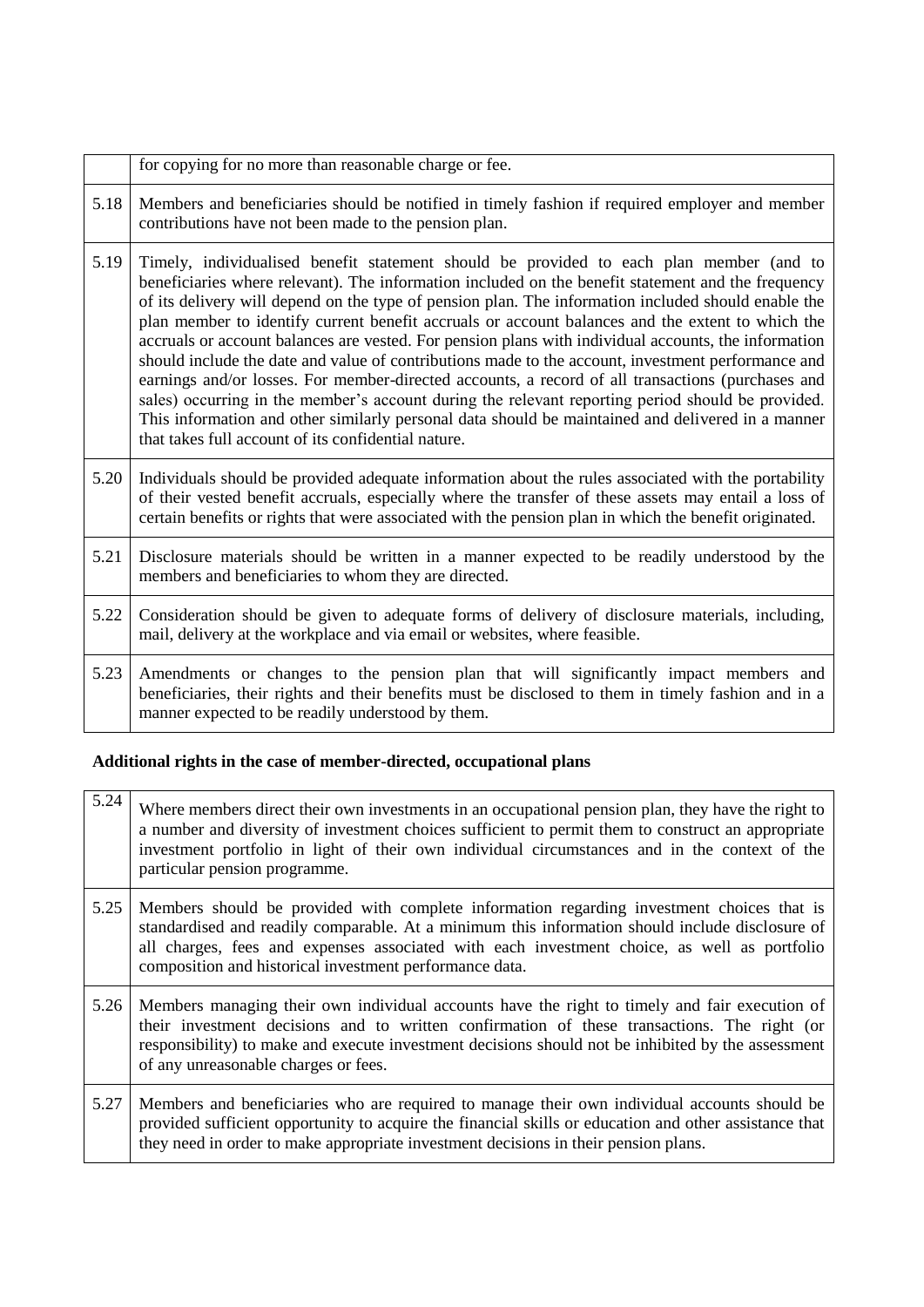### **Entitlement process and rights of redress**

|      | 5.28   Members and beneficiaries (and individuals claiming the right to be deemed a member or<br>beneficiary under a pension plan) shall be entitled to a fair process or procedure in which their<br>entitlements, rights and benefits under the pension plan may be claimed or asserted.                                                                                           |
|------|--------------------------------------------------------------------------------------------------------------------------------------------------------------------------------------------------------------------------------------------------------------------------------------------------------------------------------------------------------------------------------------|
|      | 5.29 The claim process or procedure should be expeditious and transparent. It should be easy to<br>understand and have only reasonable or no cost to the individual claimant.                                                                                                                                                                                                        |
| 5.30 | The process should include independent administrative or judicial recourse if initial claims of rights<br>or benefits are denied by the pension plan administrator, fiduciary, or employer. This process<br>should provide for adequate remedial measures to redress the loss of rights or benefits suffered by<br>the member or beneficiary whose claim has been found to be valid. |

### **Core Principle 6: Governance**

Regulations on pension governance need to be guided by the overriding objective that pension funds are set up to serve as a secure source of retirement incomes. The governance structure should ensure an appropriate division of operational and oversight responsibilities, and the accountability and suitability of those with such responsibilities. Pension funds should have appropriate control, communication, and incentive mechanisms that encourage good decision making, proper and timely execution, transparency, and regular review and assessment.

### **Implementing Guidelines for Core Principle 6**

### **Identification of responsibilities**

6.1 There should be a clear identification and separation of operational and oversight responsibilities in the governance of a pension fund. To the extent that a pension entity is established that owns the pension fund on behalf of plan/fund members and beneficiaries, the legal form of this entity, its internal governance structure, and its main objectives should be clearly stated in the pension entity's statutes, by-laws, contract or trust instrument, or in documents associated with any of these. If the pension fund is established as a separate account managed by financial institutions, the pension plan or contract between plan sponsors/members and beneficiaries and the financial institution should clearly state the responsibilities of the latter with respect to the management of the pension fund. As good pension fund governance should be "risk-based", the division of responsibilities should reflect the nature and extent of the risks posed by the fund.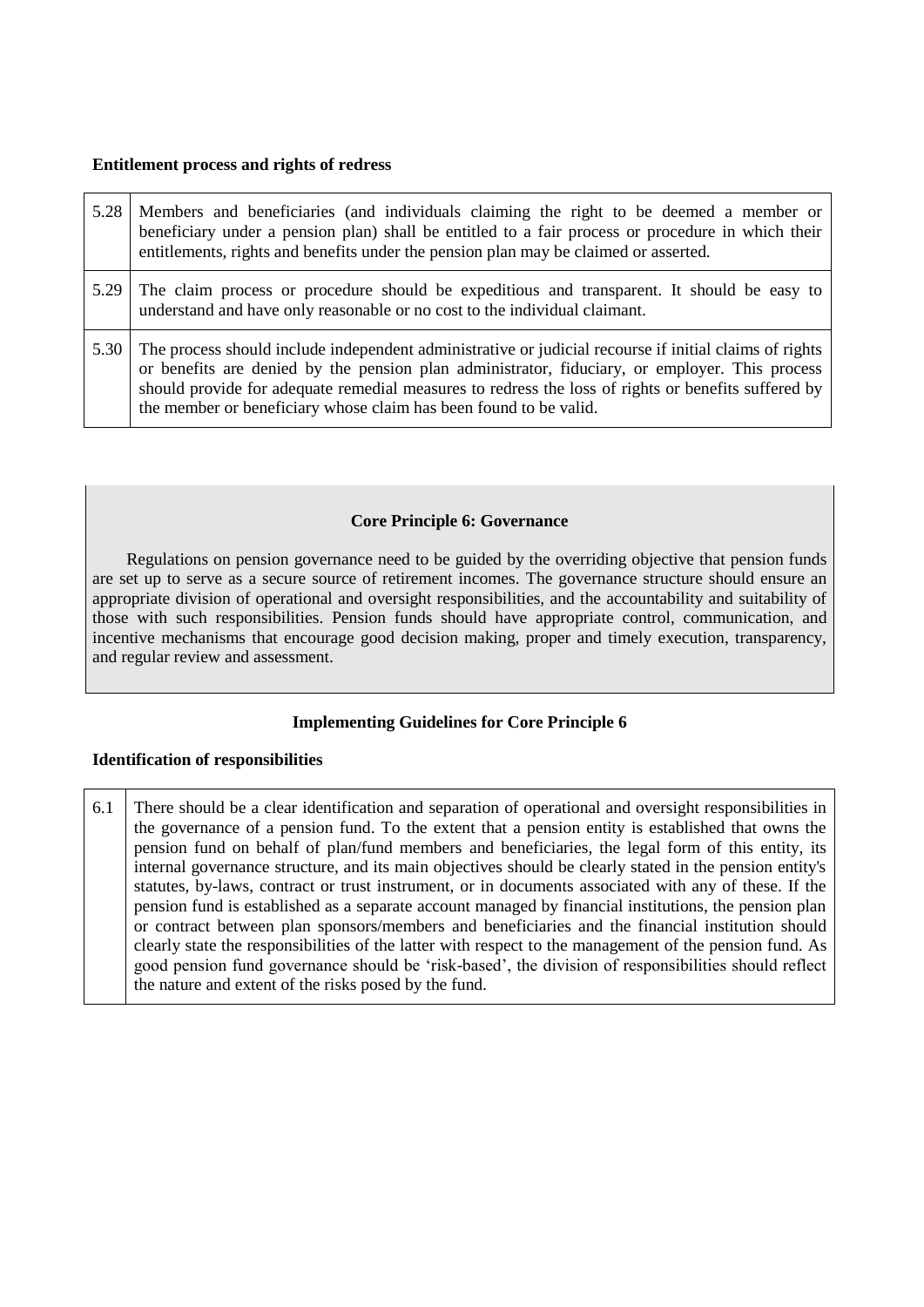### **Governing body**

6.2 Every pension fund should have a governing body<sup>3</sup> vested with the power to administer the pension fund and who is ultimately responsible for ensuring the adherence to the terms of the arrangement and the protection of the best interest of plan members and beneficiaries. The responsibilities of the governing body should be consistent with the overriding objective of a pension fund which is to serve as a secure source of retirement income. The governing body should retain ultimate responsibility for the pension fund, even when delegating certain functions to external service providers. For instance, the governing body should retain the responsibility for monitoring and oversight of such external service providers. Appropriate oversight mechanisms should also be established where the governing body is a commercial institution.

### **Accountability**

6.3 The governing body should be accountable to the pension plan members and beneficiaries, its supervisory board (where relevant), and the competent authorities. Accountability to plan members and beneficiaries can be promoted via the appointment of members of the governing body by pension plan members and beneficiaries or their representative organisations. The governing body may also be accountable to the plan sponsor to an extent commensurate with its responsibility as benefit provider. In order to guarantee the accountability of the governing body, it should be legally liable for its actions which fail to be consistent with the obligations imposed on it, including prudence. In defined contribution plans, accountability calls for safe harbour rules that clarify the responsibilities and liabilities of the governing body.

### **Suitability**

6.4 Membership in the governing body should be subject to minimum suitability (or non-suitability) standards in order to ensure a high level of integrity, competence, experience and professionalism in the governance of the pension fund. The governing body should collectively have the necessary skills and knowledge to oversee all the functions performed by a pension fund, and to monitor those delegates and advisors to who such functions have been delegated. It should also seek to enhance its knowledge, where relevant, via appropriate training. Any criteria that may disqualify an individual from appointment to the governing body should be clearly laid out in the regulation.

### **Delegation and expert advice**

6.5 The governing body may rely on the support of sub-committees and may delegate functions to internal staff of the pension entity or external service providers. Where it lacks sufficient expertise to make fully informed decisions and fulfil its responsibilities the governing body could be required by the regulator to seek expert advice or appoint professionals to carry out certain functions. The governing body should assess the advice received, including its quality and independence, and should verify that all its professional staff and external service providers have adequate qualifications and experience.

<sup>3</sup> In a two-tier board system, involving a managing board and a supervisory board, the body which is responsible for all strategic decisions (usually the managing board) is considered the governing body.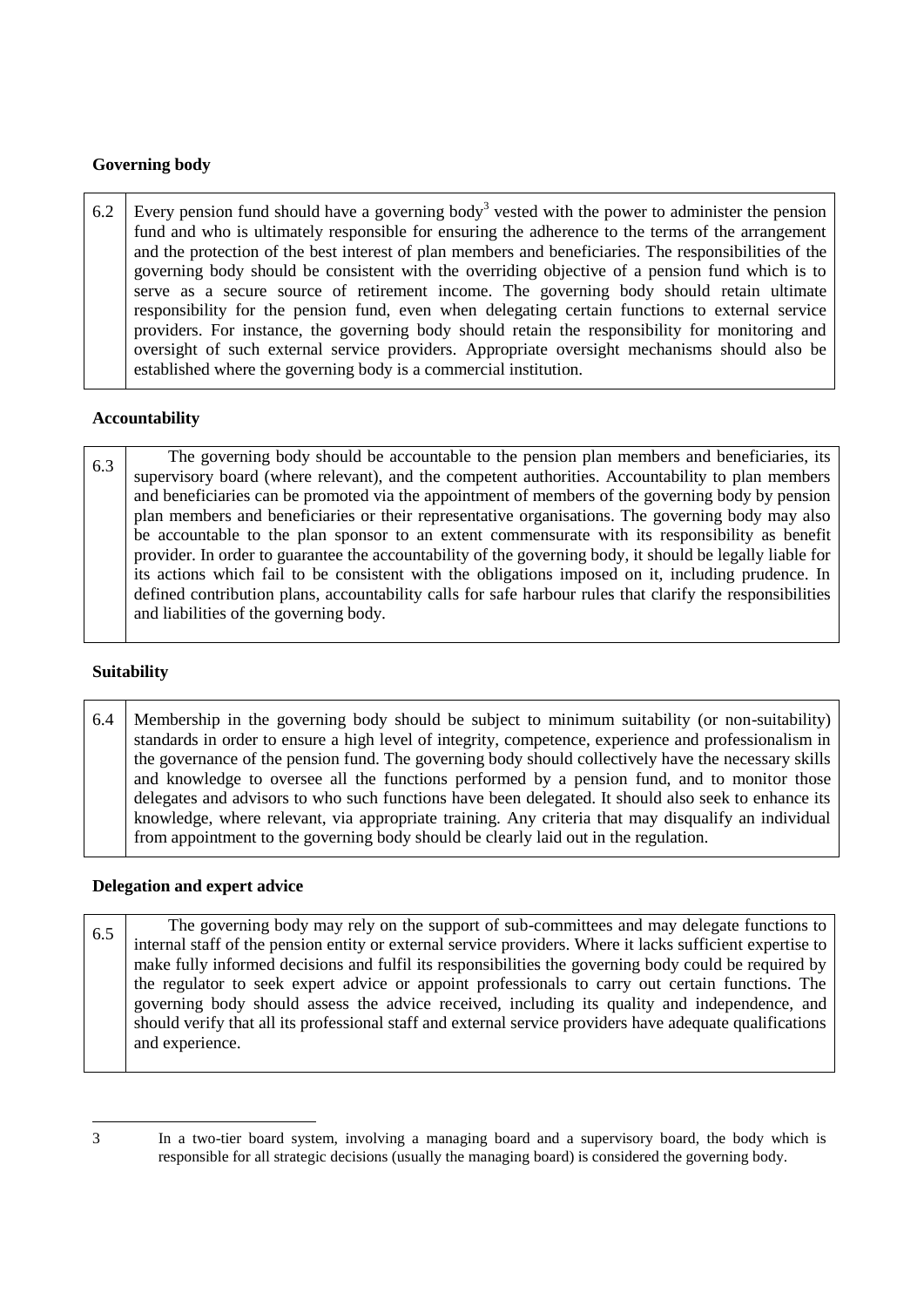### **Auditor**

| 6.6 <sup>1</sup> | An auditor, independent of the pension entity, the governing body, and the plan sponsor, should be     |
|------------------|--------------------------------------------------------------------------------------------------------|
|                  | appointed by the appropriate body or authority to carry out a periodic audit consistent with the needs |
|                  | of the arrangement. Depending on the general supervisory framework, the auditor should report          |
|                  | promptly to the governing body and - if the governing body does not take any appropriate remedial      |
|                  | action - to the competent authorities and other appropriate persons wherever he or she becomes         |
|                  | aware, while carrying out his or her tasks, of certain facts which may have a significant negative     |
|                  | effect on the financial situation or the administrative and accounting organisation of a pension fund. |

### **Actuary**

6.7 An actuary should be appointed by the appropriate body or authority for all defined benefit plans financed via pension funds. As soon as the actuary realises, on performing his or her professional or legal duties, that the fund does not or is unlikely to comply with the appropriate statutory requirements and depending on the general supervisory framework, he or she shall inform the governing body and - if the governing body does not take any appropriate remedial action - the supervisory authority and other appropriate persons without delay.

### **Custodian**

6.8 Custody of the pension fund assets may be carried out by the pension entity, the financial institution that manages the pension fund, or by an independent custodian. If an independent custodian is appointed by the governing body to hold the pension fund assets and to ensure their safekeeping, the pension fund assets should be legally separated from those of the custodian. The custodian should not be able to absolve itself of its responsibility by entrusting to a third party all or some of the assets in its safekeeping.

### **Risk-based internal controls**

6.9 There should be adequate internal controls in place to ensure that all persons and entities with operational and oversight responsibilities act in accordance with the objectives set out in the pension entity's by-laws, statutes, contract, or trust instrument, or in documents associated with any of these, and that they comply with the law. Such controls should cover all basic organisational and administrative procedures; depending upon the scale and complexity of the plan, these controls will include performance assessment, compensation mechanisms, information systems and processes and risk management procedures. The governing body should develop a code of conduct and a conflicts of interest policy for them and the staff of the pension entity as well as for any party with operational responsibilities. There should also be appropriate controls to promote the independence and impartiality of the decisions taken by the governing body, to ensure the confidentiality of sensitive information pertaining to the fund and to prevent the improper use of privileged or confidential information.

### **Reporting**

6.10 Reporting channels between all the persons and entities involved in the administration of the pension fund should be established in order to ensure the effective and timely transmission of relevant and accurate information.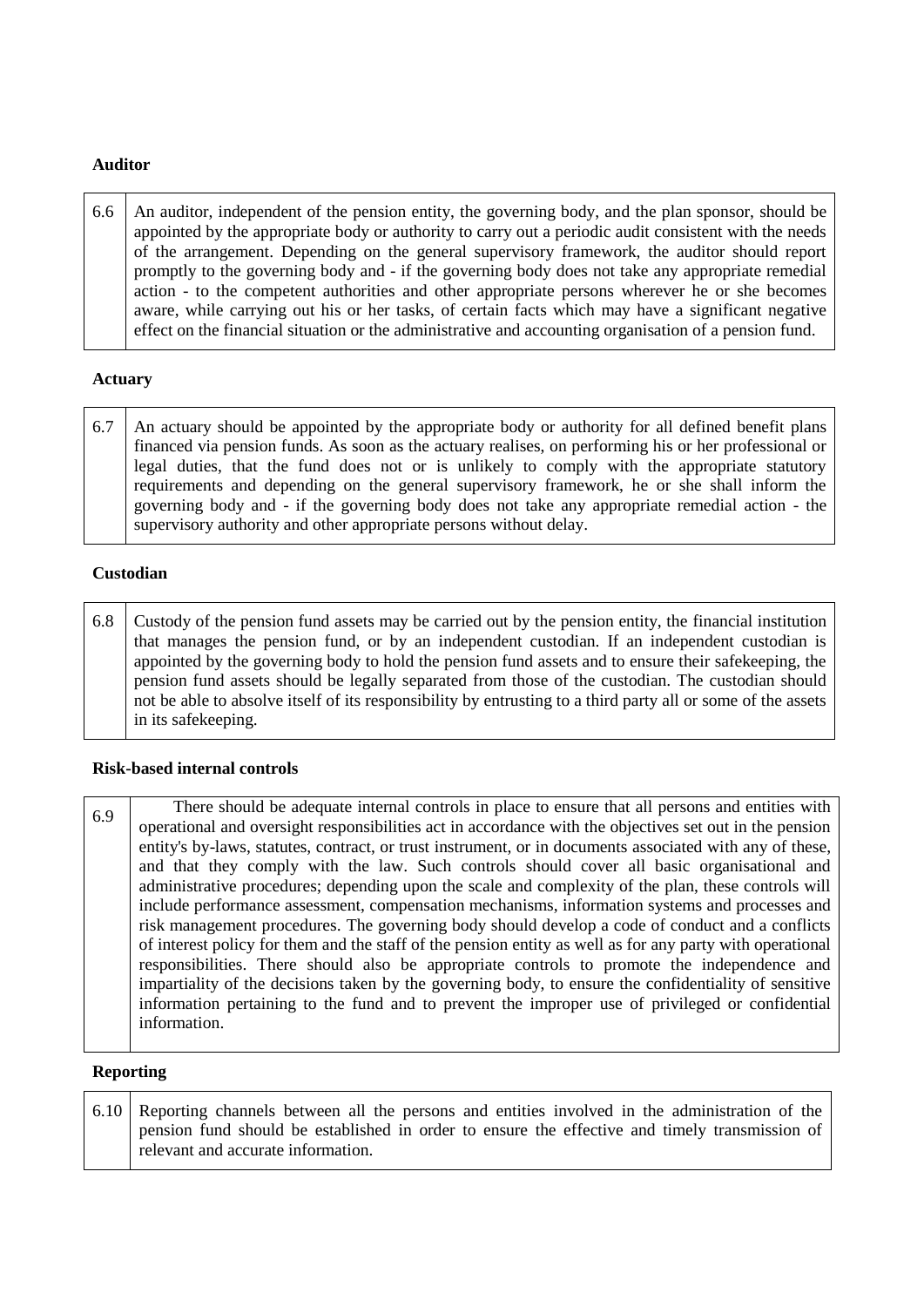#### **Disclosure**

| 6.11 The governing body should disclose relevant information to all parties involved (notably pension |
|-------------------------------------------------------------------------------------------------------|
| plan members and beneficiaries, supervisory authorities, auditors, etc.) in a clear, accurate, and    |
| timely fashion.                                                                                       |

### **Core Principle 7: Supervision**

Effective supervision of pension funds and plans must be set up and focus on legal compliance, financial control, actuarial examination and supervision of managers. Appropriate supervisory bodies, properly staffed and funded, should be established in order to conduct when relevant off and on site supervision, at least for some categories of funds and in particular when problems are reported. Supervisory bodies should be endowed with appropriate regulatory and supervisory powers over individual plans, in order to prevent mis-selling cases arising from irregularities in the distribution and expenses methods.

### **Implementing Guidelines for Core Principle 7 (IOPS Principles of Private Pension Supervision)**

### **Objectives**

| 7.1 | National laws should assign clear and explicit objectives to pension supervisory authorities                                                                                                                                                                                                                                                                                                                                                                  |
|-----|---------------------------------------------------------------------------------------------------------------------------------------------------------------------------------------------------------------------------------------------------------------------------------------------------------------------------------------------------------------------------------------------------------------------------------------------------------------|
| 7.2 | The principal strategic objectives of the pension supervisory authority should be clearly and<br>publicly specified. They should include a focus on the protection of pension members and<br>beneficiaries' interests. Objectives can also be directed towards the stability and security of pension<br>funds and plans, the sustainability of the pension sector as a whole, the promotion of good<br>governance and the encouragement of pension provision. |
| 7.3 | The responsibilities of the pension supervisor should be clearly and objectively stated, giving a<br>clear mandate and assigning specific duties.                                                                                                                                                                                                                                                                                                             |

### **Independence**

|  | 7.4 Pension supervisory authorities should have operational independence <sup>4</sup> |
|--|---------------------------------------------------------------------------------------|
|--|---------------------------------------------------------------------------------------|

 $\overline{A}$ <sup>4</sup> Operational independence is taken to mean that at the day to day operational and decision making level the supervisory authority has autonomous management of its activities. At a higher, more policy orientated level, supervisory agencies may be subject to national governmental and political influences which are out of their control. There may be an intermediate stage where Ministerial approval is required for enforcement actions that involve removal or deregistration of an industry participant.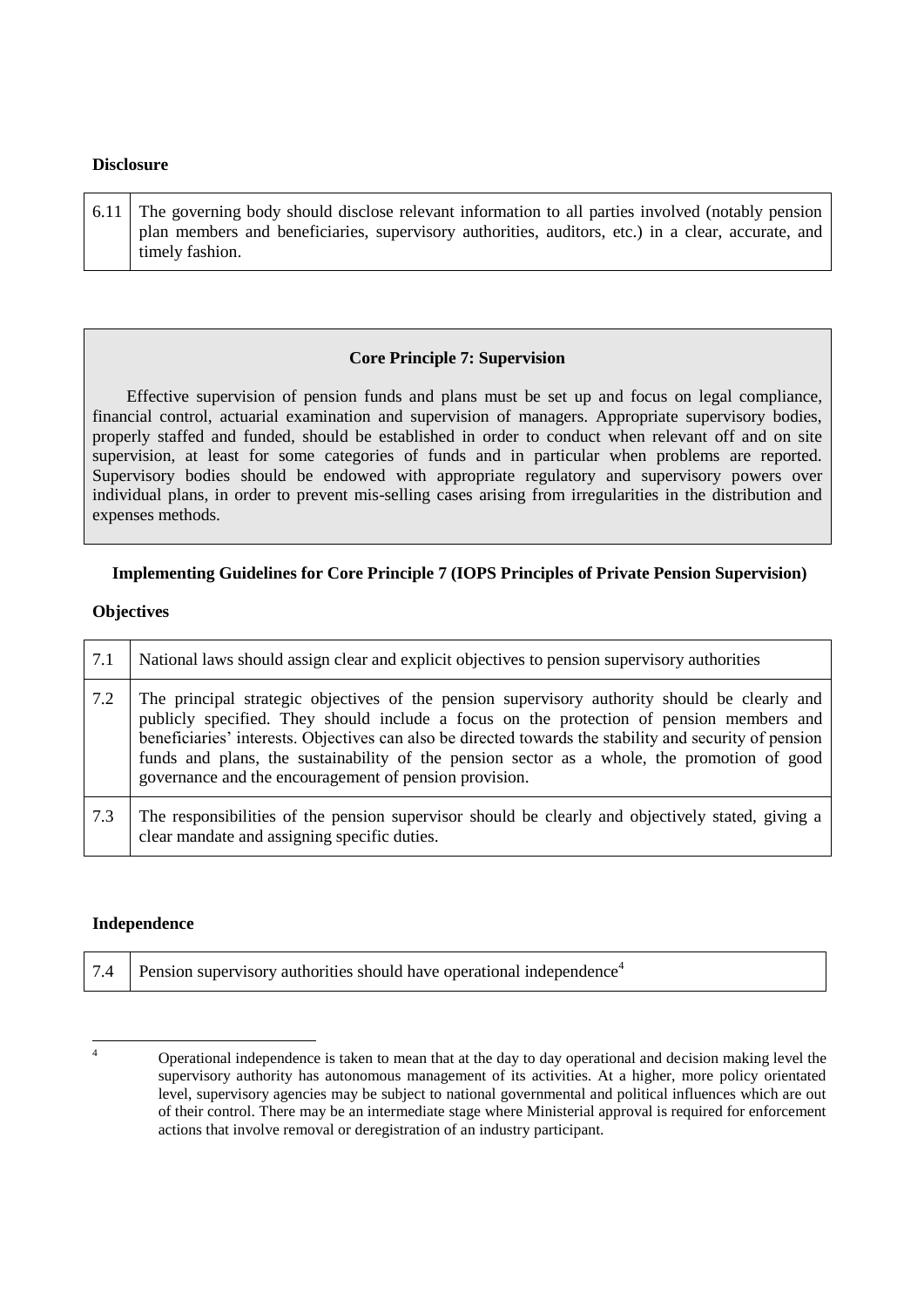| 7.5 | The pension supervisory authority should have operational independence from both political<br>authorities and commercial interference in the exercise of its functions and powers.                                                                                                                                                                                            |
|-----|-------------------------------------------------------------------------------------------------------------------------------------------------------------------------------------------------------------------------------------------------------------------------------------------------------------------------------------------------------------------------------|
| 7.6 | To ensure independence, stability and autonomy are particularly required at the senior director<br>level of the pension supervisory authority. The nomination, appointment and removal of the head<br>of the pension supervisory authority should be done via explicit procedures and transparent<br>mechanisms. The head of the authority may be appointed for a fixed term. |
| 7.7 | The pension supervisory authority should also be funded in such a way as to ensure independence<br>and there should be a transparent budgetary process.                                                                                                                                                                                                                       |
| 7.8 | Supervisory acts should be over-ruled only by judicial decision, including tribunals with relevant<br>powers, or by parliamentary process.                                                                                                                                                                                                                                    |

# **Adequate resources**

| 7.9  | Pension supervisory authorities require adequate financial, human and other resources                                                                                                                                                                                                                                                                                                                                                                                                                                                                                                                                                                                                                                                                                                                                                                                                                                |
|------|----------------------------------------------------------------------------------------------------------------------------------------------------------------------------------------------------------------------------------------------------------------------------------------------------------------------------------------------------------------------------------------------------------------------------------------------------------------------------------------------------------------------------------------------------------------------------------------------------------------------------------------------------------------------------------------------------------------------------------------------------------------------------------------------------------------------------------------------------------------------------------------------------------------------|
| 7.10 | Pension supervisory authorities should be granted adequate staff and access to resources.                                                                                                                                                                                                                                                                                                                                                                                                                                                                                                                                                                                                                                                                                                                                                                                                                            |
| 7.11 | The pension supervisory authority should have its own budget sufficient to enable it to conduct<br>proportionate, effective and independent supervision. Funding, in part or in full, of the pension<br>supervisory authority by supervised pension funds and plans could be considered, provided<br>independence is maintained.                                                                                                                                                                                                                                                                                                                                                                                                                                                                                                                                                                                     |
| 7.12 | The pension supervisory authority should hire, train and maintain sufficient staff with high<br>professional standards, including appropriate standards of confidentiality and disclosure (e.g. of<br>interests in regulated entities).                                                                                                                                                                                                                                                                                                                                                                                                                                                                                                                                                                                                                                                                              |
| 7.13 | The directors and head of the authority should be suitably qualified, with sufficient education,<br>experience, capacity and reputation.                                                                                                                                                                                                                                                                                                                                                                                                                                                                                                                                                                                                                                                                                                                                                                             |
| 7.14 | If its own capacities are insufficient, or for other reasons deemed necessary, the pension<br>supervisory authority should have the authority to outsource to third parties (e.g. auditors,<br>actuaries) supervisory tasks – though the supervisory authority remains responsible for the<br>supervisory process and decisions. Where pension supervisory functions are outsourced to third<br>parties, the pension supervisory authority should be able to assess their competence, monitor their<br>performance and ensure their independence from the pension fund or any other related parties. If<br>required, the pension supervisory authority must have the ability to take actions against these third<br>parties either directly or through the appropriate professional body. Decision making and the<br>application of sanctions, within the scope of the pension supervisor, should not be outsourced. |

# **Adequate powers**

| 7.15 Pension supervisory authorities should be endowed with the necessary investigatory and<br>enforcement powers to fulfill their functions and achieve their objectives   |
|-----------------------------------------------------------------------------------------------------------------------------------------------------------------------------|
| 7.16 Pension supervisory authorities should be legally charged to undertake supervision and should be<br>granted adequate powers and the capacity to exercise these powers. |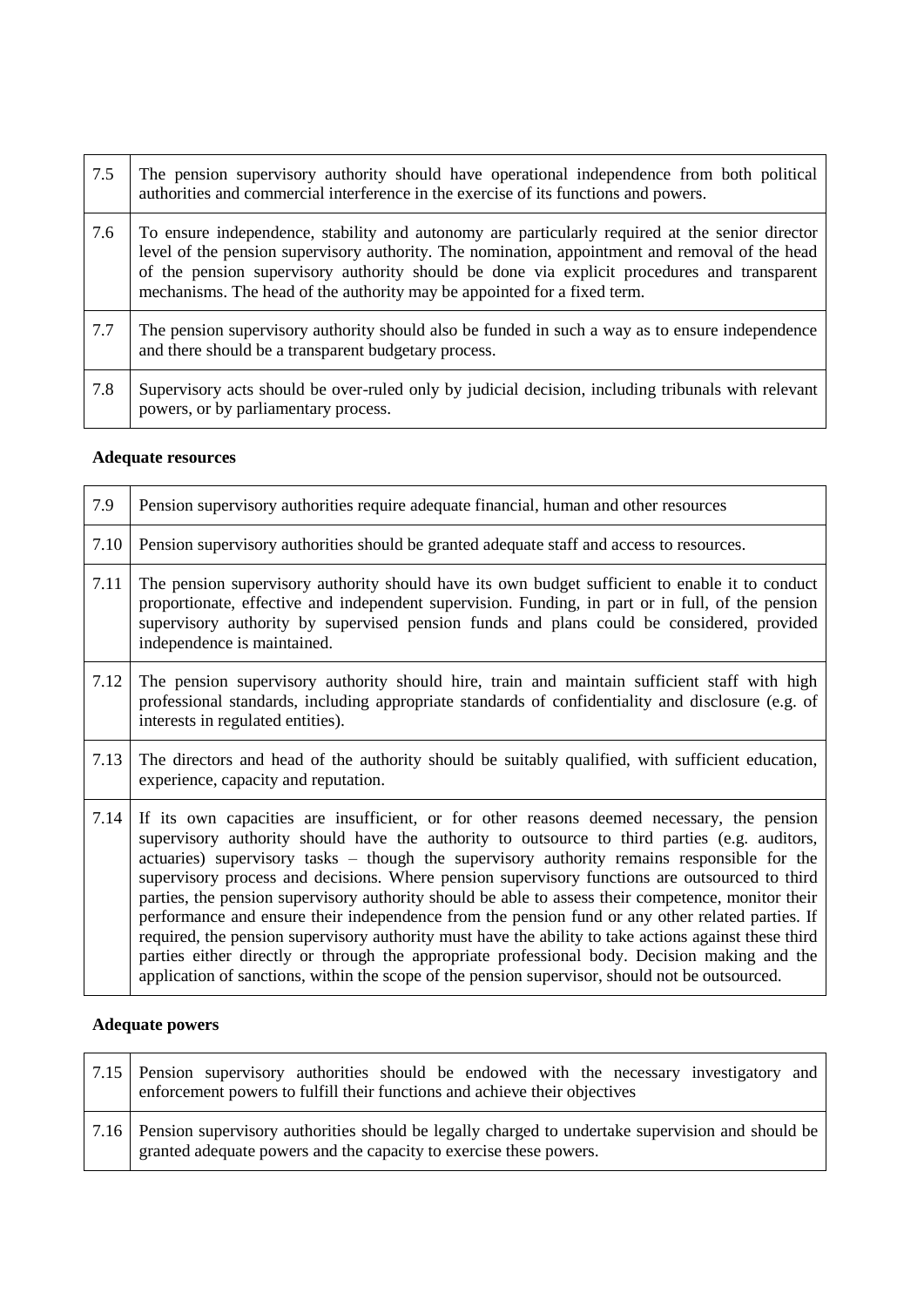- 7.17 The pension supervisory authority should have the power to conduct necessary supervisory functions, according to the nature of the pension system being supervised. Effective supervision of pension funds or plans should focus on legal compliance, financial control, minimum capital requirements, investment activity, good governance and integrity, actuarial examination, the supervision of pension plan or fund managers, and the provision of adequate disclosure and information to members. Powers should allow for relevant off-site and on-site inspection.
- 7.18 Pension supervisory authorities should have comprehensive investigatory and enforcement powers. On the suspicion of problems, they should have the power to conduct a full investigation, to oblige funds to submit documents and information, and to impose corrective measures and remedial actions if their orders are not obeyed –up to and including the power to impose administrative sanctions such as fines, the power to direct management, the power to revoke licences and the power to refer matters for criminal prosecution. In some cases, powers may include the ability to issue binding regulation.

### **Risk orientation**

| 7.19 | Pension supervision should seek to mitigate the greatest potential risks to the pension system                                                                                                                                                                                                                                                                                                    |
|------|---------------------------------------------------------------------------------------------------------------------------------------------------------------------------------------------------------------------------------------------------------------------------------------------------------------------------------------------------------------------------------------------------|
| 7.20 | The objectives of private pension supervision should be risk-based. Pension supervisory authorities<br>should have a strategy for allocating their finite resources which targets mitigating actions on<br>pension funds or plans which represent the highest risks to achieving the supervisor's objectives.<br>This assumes that they understand the probability and impact of potential risks. |
| 7.21 | Pension supervisory authorities should be pro-active, seeking to avoid significant problems before<br>they occur and intervening, in a proportionate way, at as early a stage as possible and searching for<br>those supervisory instruments which add most value to the desired supervisory result.                                                                                              |

### **Proportionality and consistency**

| 7.22 | Pension supervisory authorities should ensure that investigatory and enforcement requirements are<br>proportional to the risks being mitigated and that their actions are consistent                                                                                                                                                                                                         |
|------|----------------------------------------------------------------------------------------------------------------------------------------------------------------------------------------------------------------------------------------------------------------------------------------------------------------------------------------------------------------------------------------------|
| 7.23 | The remedial actions and if necessary sanctions imposed by the pension supervisory authority<br>should be proportional to the problem which is being addressed. In taking or promoting mitigating<br>actions, pension supervisory authorities should choose between the powers available to them<br>according to the assessed seriousness of the risk or compliance failure being addressed. |
| 7.24 | The extent of supervisory demands placed on pension funds or plans and associated parties being<br>supervised should be in accordance with the value expected to be derived.                                                                                                                                                                                                                 |
| 7.25 | In fulfilling its supervisory powers, the pension supervisory authority should give pension funds<br>and plans flexibility, where appropriate, in the way they achieve compliance with regulatory<br>requirements.                                                                                                                                                                           |
| 7.26 | Supervisory decisions and intervention should be consistent, taking appropriately into account<br>circumstances of each individual case. Supervisors should have procedures (for example,<br>documentation, training and review) for ensuring that similar decisions are taken in similar<br>circumstances and that these decisions are taken on objective and unbiased grounds.             |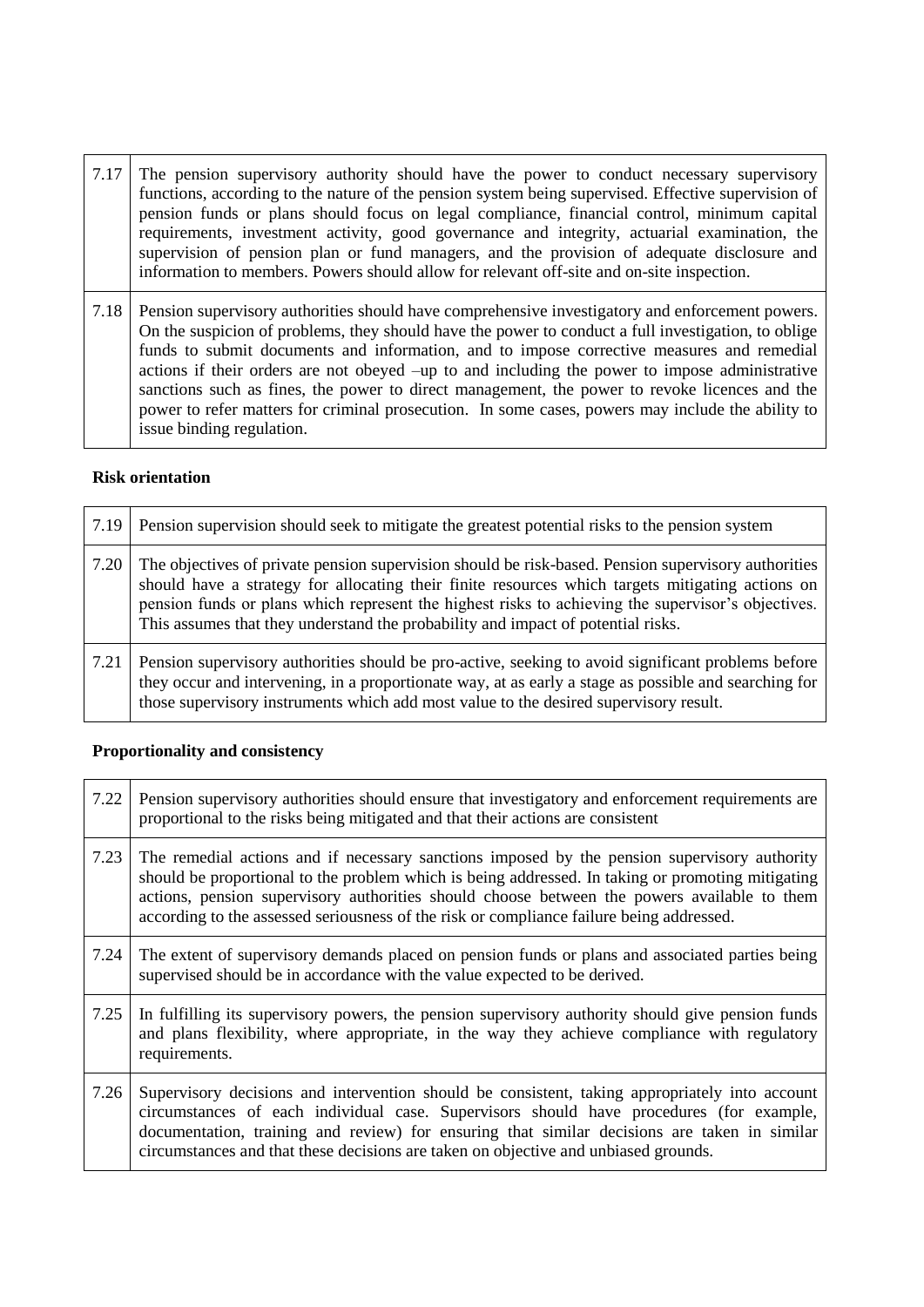# **Consultation and cooperation**

| 7.27 | Pension supervisory authorities should consult with the bodies they are overseeing and cooperate<br>with other supervisory authorities                                                                                                                                                                                                                                                                                                                                                                                                                                                                                                                                                                                   |
|------|--------------------------------------------------------------------------------------------------------------------------------------------------------------------------------------------------------------------------------------------------------------------------------------------------------------------------------------------------------------------------------------------------------------------------------------------------------------------------------------------------------------------------------------------------------------------------------------------------------------------------------------------------------------------------------------------------------------------------|
| 7.28 | The pension supervisory authority should consult, as appropriate, with the pensions sector when<br>determining its approach to supervision.                                                                                                                                                                                                                                                                                                                                                                                                                                                                                                                                                                              |
| 7.29 | The pension supervisory authority is empowered to exchange information with other relevant<br>supervisory authorities, subject to legal and confidentiality requirements. This includes<br>cooperation with other authorities or departments involved in pension supervision both nationally<br>and internationally (particularly where cross-border pensions are involved), as well as with<br>authorities supervising other relevant financial institutions or markets and law enforcement<br>agencies. Cooperation should be for both efficiency purposes (avoiding overlaps and promoting<br>economies of scale and scope) as well as promoting pro-active preventative measures (e.g. tackling<br>financial crime). |

# **Confidentiality**

| 7.30 | Pension supervisory authorities should treat confidential information appropriately                                                                                                                                                                       |
|------|-----------------------------------------------------------------------------------------------------------------------------------------------------------------------------------------------------------------------------------------------------------|
| 7.31 | The pension supervisor should only release confidential information if permitted by law.                                                                                                                                                                  |
| 7.32 | The pension supervisor in regard to non-public information should when requested by the<br>providing authority keep information confidential and maintain appropriate safeguards for the<br>protection of confidential information within its possession. |
| 7.33 | Where unsure of the status of the information, the supervisory authority should treat it as<br>confidential if not publicly available or should check the status with the provider.                                                                       |
| 7.34 | If agreed by the providing authority, the receiving supervisory authority may pass on information<br>to other supervisory bodies or law enforcement agencies with legitimate supervisory interests and<br>equivalent confidentiality standards.           |
| 7.35 | Where staff transfer between the supervisory authority and the private sector, mechanisms should<br>exist to ensure against the disclosure of confidential information.                                                                                   |
| 7.36 | Third parties to whom the pension supervisory authority has outsourced supervisory tasks should<br>be subject to the same confidentiality requirements as the staff of the pension supervisory authority<br>itself.                                       |

# **Transparency**

| $7.37$ | Pension supervisory authorities should conduct their operations in a transparent manner                                                                                                                                                                                                                                                                                                                   |
|--------|-----------------------------------------------------------------------------------------------------------------------------------------------------------------------------------------------------------------------------------------------------------------------------------------------------------------------------------------------------------------------------------------------------------|
|        | 7.38 Pension supervisory authorities should adopt clear, transparent and consistent supervisory<br>processes. The rules and procedures of the pension supervisory authority, and updates thereof,<br>should be published. The pensions supervisory authority should generally operate in a transparent<br>environment and should provide and publish a regular report – at least annually and in a timely |